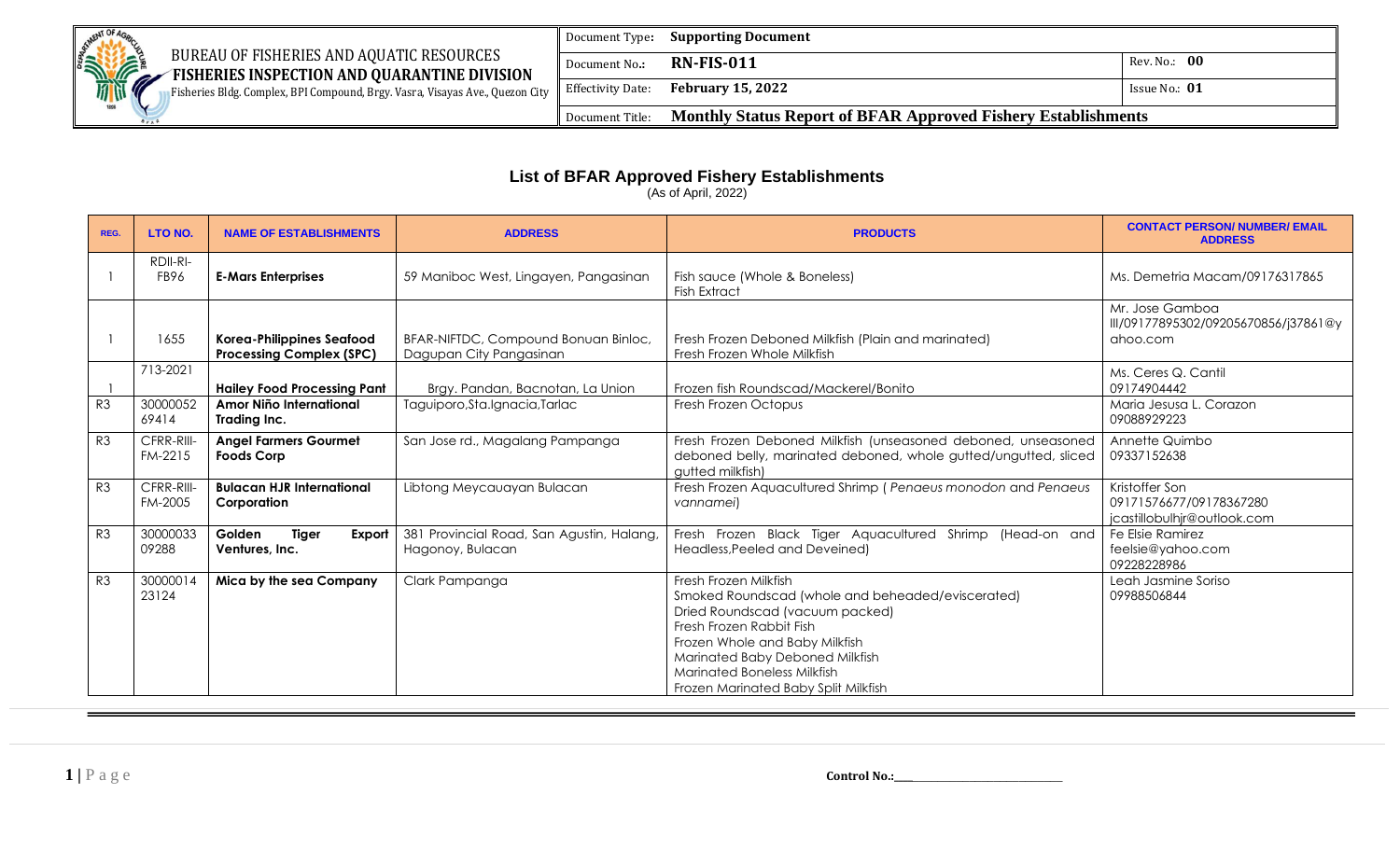

Fisheries Bldg. Complex, BPI Compound, Brgy. Vasra, Visayas Ave., Quezon City

Document Type**: Supporting Document** Document No**.: RN-FIS-011** Rev. No.: **00**  Effectivity Date: **February 15, 2022 ISSUE NO.: 01 ISSUE NO.: 01** Document Title: **Monthly Status Report of BFAR Approved Fishery Establishments**

| REG.       | LTO NO.                      | <b>NAME OF ESTABLISHMENTS</b>                       | <b>ADDRESS</b>                                                           | <b>PRODUCTS</b>                                                                                                                                                                                                                                                                                                                                                                                                                                                       | <b>CONTACT PERSON/ NUMBER/ EMAIL</b><br><b>ADDRESS</b>                                           |
|------------|------------------------------|-----------------------------------------------------|--------------------------------------------------------------------------|-----------------------------------------------------------------------------------------------------------------------------------------------------------------------------------------------------------------------------------------------------------------------------------------------------------------------------------------------------------------------------------------------------------------------------------------------------------------------|--------------------------------------------------------------------------------------------------|
|            |                              |                                                     |                                                                          | Frozen Boneless Milkfish Belly (vacuum packed)<br>Fresh Frozen Boneless Milkfish (vacuum packed)<br>Fresh Frozen Sliced Milkfish-Sinigang Cut (vacuum packed)<br>Frozen whole octopus                                                                                                                                                                                                                                                                                 |                                                                                                  |
| <b>NCR</b> | $F-D3-$<br>$2016 -$<br>01329 | <b>Aling Ludy's Seafood Dealer</b>                  | 70 Stanford Corner, Columbia, E.<br>Rodriguez, Cubao, Quezon City        | Fresh Chilled Tilapia, Milkfish, Grouper, Red Snapper, Parrot Fish,<br>Squid, Cuttlefish, Yellowfin Tuna, Tanigue and Shrimp                                                                                                                                                                                                                                                                                                                                          | Elizabeth Armamento<br>Tel# 421-5039 to 40                                                       |
| <b>NCR</b> | SI-0435-19                   | <b>AFOW Marine Product</b>                          | Lot 16, Block 4 Topland Subdivision San<br><b>Isidro Paranaque City</b>  | <b>Fresh Chilled Grouper</b>                                                                                                                                                                                                                                                                                                                                                                                                                                          | Edwin Chua Lim<br>0922-8311614<br>Limedwin86@gmail.com<br>Limedwin86@yahoo.com                   |
| <b>NCR</b> | 2605                         | A. Tung Chingco<br><b>Manufacturing Corporation</b> | #8 Lamco Avenue Lawang Bato,<br>Valenzuela City                          | Canned Squid in Natural Ink<br>Canned Sardines in Soya Oil<br><b>Canned Sardines Pimiento</b><br>Canned Sardines in oil / vegetables & spices (Spanish style)<br>Canned Sardines in Coconut Milk and Spices (Gata style)<br>Canned Sardines/Mackerel in Tomato Sauce<br>Canned Sardines/Mackerel in Tomato sauce with chili added<br>Canned Sardines Afritada<br><b>Canned Sardines Caldereta</b><br>Canned Sardines in Natural Oil<br>Canned Mackerel in Natural Oil | Margarita Pinga<br>Tel# 984-2796<br>984-5816<br>Fax#984-5815<br>911-7938<br>admin@ligomanila.com |
| <b>NCR</b> | 30000024<br>98635            | <b>Bernas Seafoods Trading</b>                      | 117 Lozada St., Phase 2-A, Gatchalian<br>Subdivision, Las Pinas City     | Fresh Chilled Tuna Loins                                                                                                                                                                                                                                                                                                                                                                                                                                              | Jerry B. Bernas<br>Tel#826-9897<br>Cell#0917-8086757<br>bernasseafoodstrading@gmail.com          |
| <b>NCR</b> | 4713                         | <b>Bluefin Seafood Export,</b><br>Incorporated      | Bldg. 6 C-CCMC compound, Veterans<br>Center Western Bicutan, Taguig City | Frozen Cooked Octopus (Butsu, Random and Sushi Cut)                                                                                                                                                                                                                                                                                                                                                                                                                   | Tel#(062)992-5933<br>Telfax# 687-2947                                                            |
| <b>NCR</b> | 4893                         | <b>Chen-Kao Marine</b><br>Corporation               | 9555 Mango Road, Brgy. Vitalez Airport<br>Village, Parañaque City        | Fresh Frozen Grouper<br>Fresh Frozen Spanner Crab<br>Fresh Frozen Cephalopods (Cuttlefish and Giant Squid)                                                                                                                                                                                                                                                                                                                                                            | Jackey Chen<br>Tel# 851-3677<br>Fax#851-3413                                                     |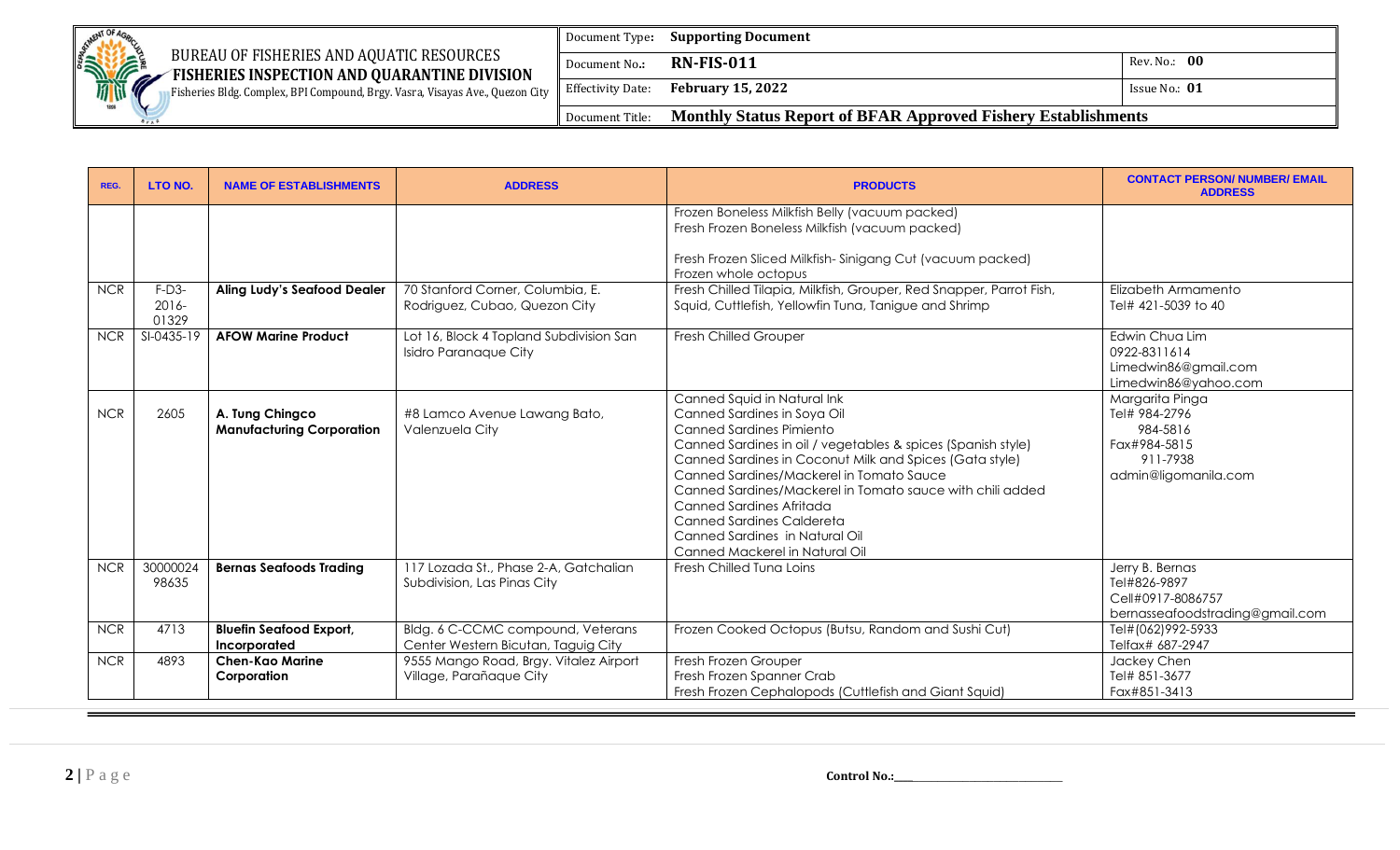|  | MENT OF<br>BUREAU OF FISHERIES AND AQUATIC RESOURCES<br><b>SERVICE STATE</b><br>FISHERIES INSPECTION AND QUARANTINE DIVISION | Document Type:           | <b>Supporting Document</b>                                           |                     |
|--|------------------------------------------------------------------------------------------------------------------------------|--------------------------|----------------------------------------------------------------------|---------------------|
|  |                                                                                                                              | Document No.:            | <b>RN-FIS-011</b>                                                    | Rev. No.: 00        |
|  | Fisheries Bldg. Complex, BPI Compound, Brgy. Vasra, Visayas Ave., Quezon City                                                | <b>Effectivity Date:</b> | <b>February 15, 2022</b>                                             | Issue No.: $\bf 01$ |
|  | 1898                                                                                                                         | Document Title:          | <b>Monthly Status Report of BFAR Approved Fishery Establishments</b> |                     |

| REG.       | LTO NO.           | <b>NAME OF ESTABLISHMENTS</b>                           | <b>ADDRESS</b>                                                             | <b>PRODUCTS</b>                                                                                                                                                                                                                                                                                                                                                                                                                                                                                                                                                                                       | <b>CONTACT PERSON/ NUMBER/ EMAIL</b><br><b>ADDRESS</b> |
|------------|-------------------|---------------------------------------------------------|----------------------------------------------------------------------------|-------------------------------------------------------------------------------------------------------------------------------------------------------------------------------------------------------------------------------------------------------------------------------------------------------------------------------------------------------------------------------------------------------------------------------------------------------------------------------------------------------------------------------------------------------------------------------------------------------|--------------------------------------------------------|
|            |                   |                                                         |                                                                            | Fresh Frozen Prawn<br>Fresh Frozen Hairtail/Beltfish<br>Fresh Frozen Leatherjacket<br>Fresh Frozen Mud Crab<br>Fresh Frozen Lobster<br>Fresh Frozen Yellow Eel<br>Fresh Frozen Moray Eel<br>Fresh Frozen Snapper<br>Fresh Frozen Spanish Mackerel<br><b>Fresh Chilled Grouper</b><br>Fresh Chilled Spanish Mackerel<br><b>Fresh Chilled Yellow Eel</b><br>Fresh Chilled Moray Eel<br>Fresh Chilled Hairtail/Beltfish<br>Fresh Chilled Crescent Banded Grunter<br><b>Fresh Chilled Lobster</b><br>Fresh Chilled Black Mouth Croaker<br>Fresh Chilled/Frozen Tiger Prawn<br>Fresh Chilled/Frozen Shrimp | chenkao_8@gmail.com                                    |
| <b>NCR</b> | 30000016<br>35866 | <b>CMSE Seafoods Trading</b>                            | 99 Castanas St., Manuyo Las Pinas City                                     | Fresh Chilled Tuna (Loins, Whole, Head and Gutted)                                                                                                                                                                                                                                                                                                                                                                                                                                                                                                                                                    | Gloria Suratos<br>Owner                                |
| <b>NCR</b> | 4731              | <b>Frabelle Market Corporation</b>                      | No. 80 C3 Road, Dagat-Dagatan Avenue,<br><b>Extension Caloocan City</b>    | Frozen Orlian<br>Frozen Flash-Fried/Par-Boiled Orlian<br>Frozen Kikiam Rolls and Quekiam Balls, Par-Boiled<br>Frozen Squid Ball/Squid Roll/Fish Ball/Special Fish Ball                                                                                                                                                                                                                                                                                                                                                                                                                                | Carlo Antonio C. Soto<br>Tel# 442-3467                 |
| <b>NCR</b> | F-509             | <b>Golden Hands</b><br><b>Manufacturing Corporation</b> | Bldg 12, Santos Industrial Compound, 60<br>Leano St., Tañong, Malabon City | Pasteurized Sauteed Shrimp Paste                                                                                                                                                                                                                                                                                                                                                                                                                                                                                                                                                                      | Tel# 282-5286<br>252-5514<br>Fax#281-4114              |
| <b>NCR</b> | 4245              | Kai-Anya Foods,<br>Incorporated                         | St. Joseph Compound, Navotas Fishport<br>Complex, Navotas City             | Frozen Salmon (Head and Belly Strips)<br>Pasteurized Sauteed Shrimp Paste<br>Salted Fry (Bottled and Pouched)                                                                                                                                                                                                                                                                                                                                                                                                                                                                                         | Tel# 281-6938<br>282-6654 to 55<br>Fax# 281-4710       |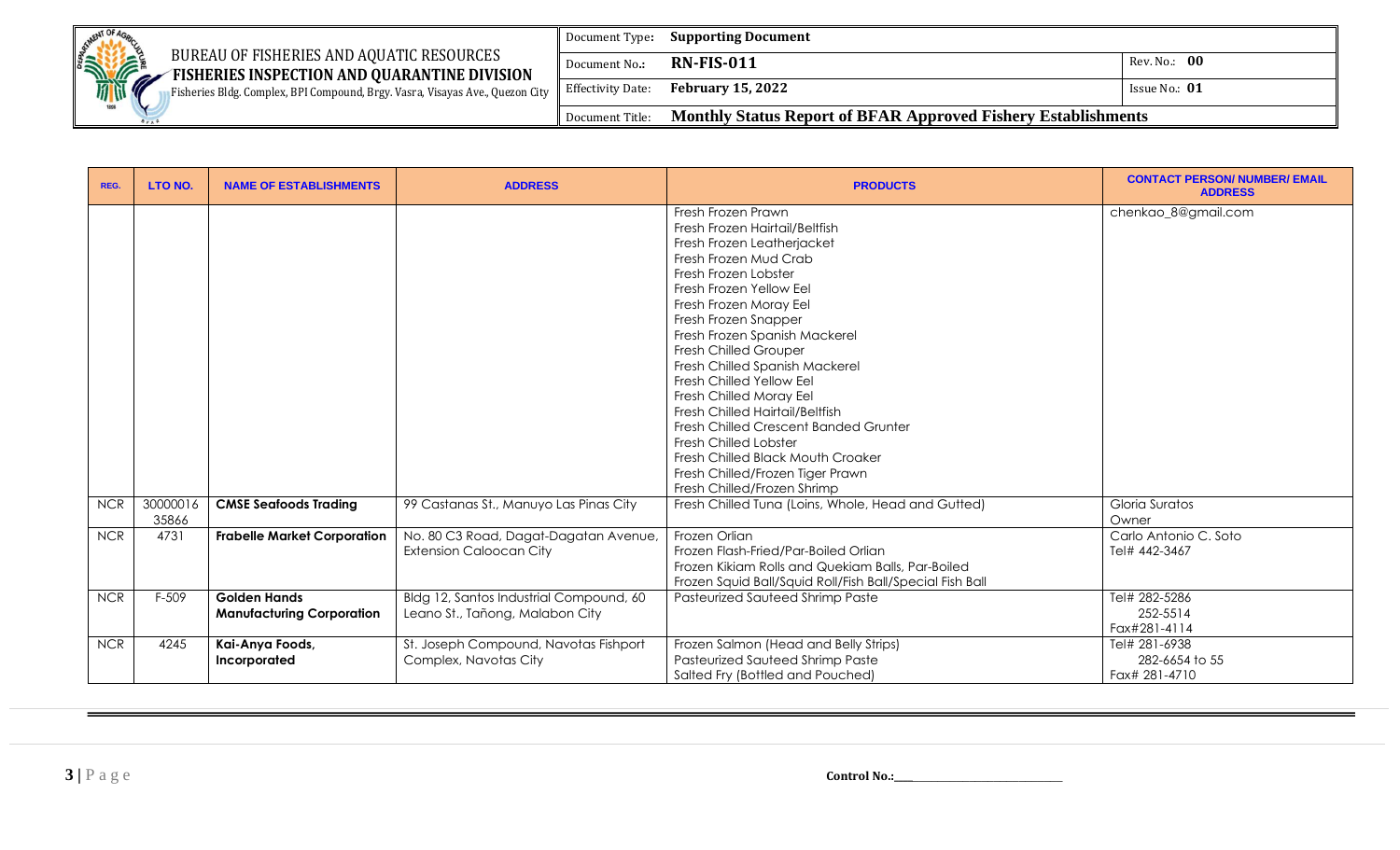

Fisheries Bldg. Complex, BPI Compound, Brgy. Vasra, Visayas Ave., Quezon City

Document Type**: Supporting Document** Document No**.: RN-FIS-011** Rev. No.: **00**  Effectivity Date: **February 15, 2022 ISSUE NO.: 01 ISSUE NO.: 01** Document Title: **Monthly Status Report of BFAR Approved Fishery Establishments**

| REG.       | LTO NO.           | <b>NAME OF ESTABLISHMENTS</b>                | <b>ADDRESS</b>                                                                   | <b>PRODUCTS</b>                                                                                                                                                                                                                                                                                                                                         | <b>CONTACT PERSON/ NUMBER/ EMAIL</b><br><b>ADDRESS</b>                                                  |
|------------|-------------------|----------------------------------------------|----------------------------------------------------------------------------------|---------------------------------------------------------------------------------------------------------------------------------------------------------------------------------------------------------------------------------------------------------------------------------------------------------------------------------------------------------|---------------------------------------------------------------------------------------------------------|
| <b>NCR</b> | F-4239            | Millennium Ocean Star<br>Corporation         | Bañera Avenue Cor. Premier Port Street.<br>Navotas Fishport Complex Navotas City | Frozen Block Tiger Shrimp (P. monodon)<br>Frozen White Shrimp (P. vannamei)<br>Frozen Cephalopods (Octopus, Squid and Cuttlefish)<br>Frozen Bay Scallop (Adductor Muscle)<br>Frozen Cooked Conch Meat<br>Frozen Yellow Clam Meat<br>Frozen Spanner Crabs<br>Frozen Lobster<br>Frozen Mahi-mahi<br>Frozen Crabmeat<br>Frozen Litob Meat<br>Frozen Silago | Emerald C. Uy<br>09178901432<br>ecu.navotas@millennium.oceanstar<br>gc.navotas@gmail.com<br>09612467566 |
| <b>NCR</b> | F-4256            | <b>Ozean 8 Trading</b><br>Corporation        | No. 10 SCPI Warehouse, Veterans Center<br>Western Bicutan, Taguig City           | Fresh Frozen Whole Gutted Octopus (ball type, Tube-type)<br>Fresh Frozen Giant Squid                                                                                                                                                                                                                                                                    | Ma. Teresa N. Cid<br>Tel# 837-8427, 553-7320<br>Fax# 837-9425                                           |
| <b>NCR</b> | 2235-17           | <b>Penamae Fish Trading</b>                  | Lot 16, Blk. 2, Meeknees St., Sagana<br>Village, Moonwalk, Paranaque City        | Fresh Chilled Tuna Loin<br><b>Fresh Chilled Grouper</b><br>Fresh Chilled Snapper                                                                                                                                                                                                                                                                        | Raziel Mae G. Venus<br>Tel# 821-0916<br>maydelynv@yahoo.com                                             |
| <b>NCR</b> | 30000045<br>88482 | <b>Philprawns and Seafood</b><br>Corporation | 14-A SCPI Bldg., Veterans Road, Veterans<br>Center, Western Bicutan, Taguig      | Fresh Chilled Tiger Prawn<br>Fresh Chilled Shrimp<br>Fresh Frozen Tiger Prawn<br>Fresh Frozen Tilapia<br>Fresh Frozen Milkfish                                                                                                                                                                                                                          | Leah I. Erce<br>Tel# 866-1082<br>philshrimp@gmail.com                                                   |
| <b>NCR</b> | 30000035<br>92686 | <b>Royale Fishing Corporation</b>            | Northbay Boulevard South Banera<br>Avenue, Navotas City                          | Fresh Frozen Whole Roundscad<br>Fresh Frozen Bullet Tung<br>Fresh Frozen Mackerel                                                                                                                                                                                                                                                                       | Queenie Amarellinto<br>QA officer                                                                       |
| <b>NCR</b> | 30000060<br>79856 | <b>Sakurey Trading</b>                       | 30 Saint Therese St., Perpetual Village,<br>Tanyag, Taguig City                  | Dried Shrimp<br>Fresh Chilled Squid and Cuttlefish                                                                                                                                                                                                                                                                                                      | Condrado F. Reyes<br>Cell# 0932-8891957                                                                 |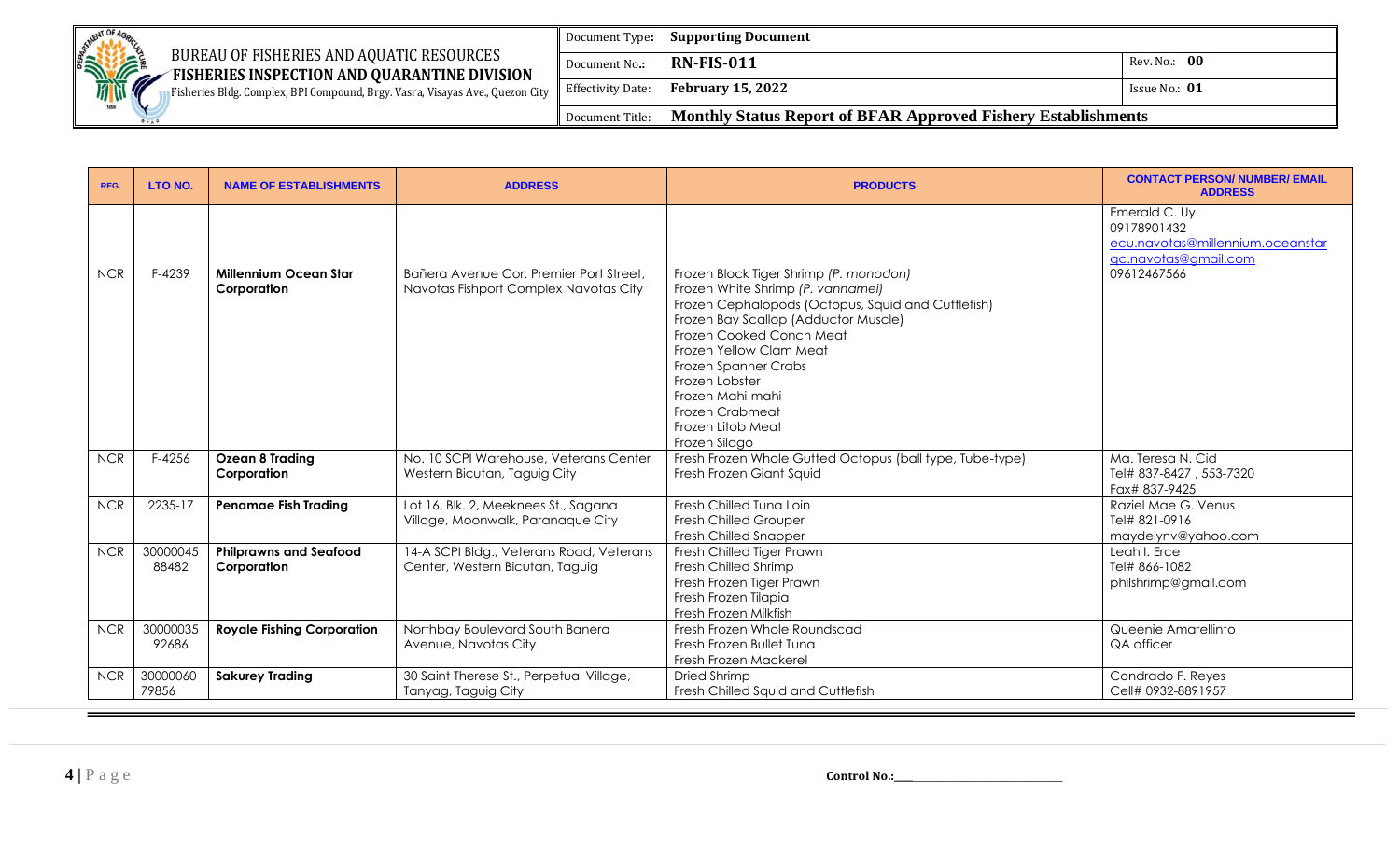

Fisheries Bldg. Complex, BPI Compound, Brgy. Vasra, Visayas Ave., Quezon City

Document Type**: Supporting Document** Document No**.: RN-FIS-011** Rev. No.: **00**  Effectivity Date: **February 15, 2022 ISSUE NO.: 01 ISSUE NO.: 01** Document Title: **Monthly Status Report of BFAR Approved Fishery Establishments**

| REG.       | LTO NO.           | <b>NAME OF ESTABLISHMENTS</b>                         | <b>ADDRESS</b>                                                         | <b>PRODUCTS</b>                                                                                                                                                                                                                                                                                                                                                                                                                                    | <b>CONTACT PERSON/ NUMBER/ EMAIL</b><br><b>ADDRESS</b>                              |
|------------|-------------------|-------------------------------------------------------|------------------------------------------------------------------------|----------------------------------------------------------------------------------------------------------------------------------------------------------------------------------------------------------------------------------------------------------------------------------------------------------------------------------------------------------------------------------------------------------------------------------------------------|-------------------------------------------------------------------------------------|
|            |                   |                                                       |                                                                        | <b>Fresh Chilled Beltfish</b><br>Fresh Chilled Maya-maya<br>Fresh Chilled Uni (Sea Urchin)                                                                                                                                                                                                                                                                                                                                                         | Tel# 682-9469<br>aquaconrad512@yahoo.com.ph                                         |
| <b>NCR</b> | 0087              | Southern Giant Star Int'l.<br>Seafood Providers, Inc. | Aguilla Street Gatchalian, Subd., Manuyo<br>Dos Las Pinas City         | Frozen Yellow Eel<br>Frozen Water Shrimp (Whole/Peeled and Deveined)<br>Frozen Grouper<br>Frozen Parrotfish<br>Frozen Beltfish/hairtail<br>Frozen Cephalopods (Giant Squid/Squid/Cuttlefish and Octopus)<br>Frozen Snapper<br>Frozen Prawn<br>Frozen Scallop (Abductor Muscle)<br>Fresh Chilled Hairtail/beltfish<br><b>Fresh Chilled Yellow Eel</b><br><b>Fresh Chilled Prawn</b><br>Fresh Chilled Treadfin Bream<br><b>Fresh Chilled Snapper</b> | Ring De Leon<br>Tel# 815-4403<br>813-0260<br>sgs.corp@yahoo.com<br>hgiant@gmail.com |
| <b>NCR</b> | 1807              | <b>SLORD Development</b><br>Corporation               | PFDA Fishport Complex Navotas, Metro<br>Manila                         | Canned Mackerel in Natural Oil,<br>Canned Mackerel in Tomato Sauce<br>Canned Mackerel in Tomato Sauce with Chili                                                                                                                                                                                                                                                                                                                                   | Tel# 281-9453<br>281-1371<br>Fax#281-1287<br>www.slord.com.ph                       |
| <b>NCR</b> | 30000021<br>70702 | <b>TC International Seafoods</b><br>Provider, Inc.    | Lot 72 IDSFA St., Navotas Fishport<br>Complex, Navotas City            | Fresh Frozen Cephalopods (Octopus, Cuttlefish, Squid)<br>Fresh Frozen Grouper & Parrotfish<br>Fresh Frozen Whitings and Leatherjacket<br>Fresh Frozen Scallop Abductor Muscle<br>Fresh Frozen Knife Fish                                                                                                                                                                                                                                           | James Edward Tan<br>Tel# 374-4550<br>jeton_tcintseafoods@yahoo.com.ph               |
| <b>NCR</b> | SI-0302-16        | <b>Tiger Marine Products</b>                          | L6 B5, Greenland Street, Topland, Subd.,<br>San Isidro, Paranaque City | Fresh Chilled Hairtail/beltfish<br><b>Fresh Chilled Grouper</b><br><b>Fresh Chilled Milkfish</b><br>Fresh Chilled Whiting                                                                                                                                                                                                                                                                                                                          | Cristine Mordeno<br>Tel# 403-3448<br>gopro883@gmail.com<br>rdenocristine@yahoo.com  |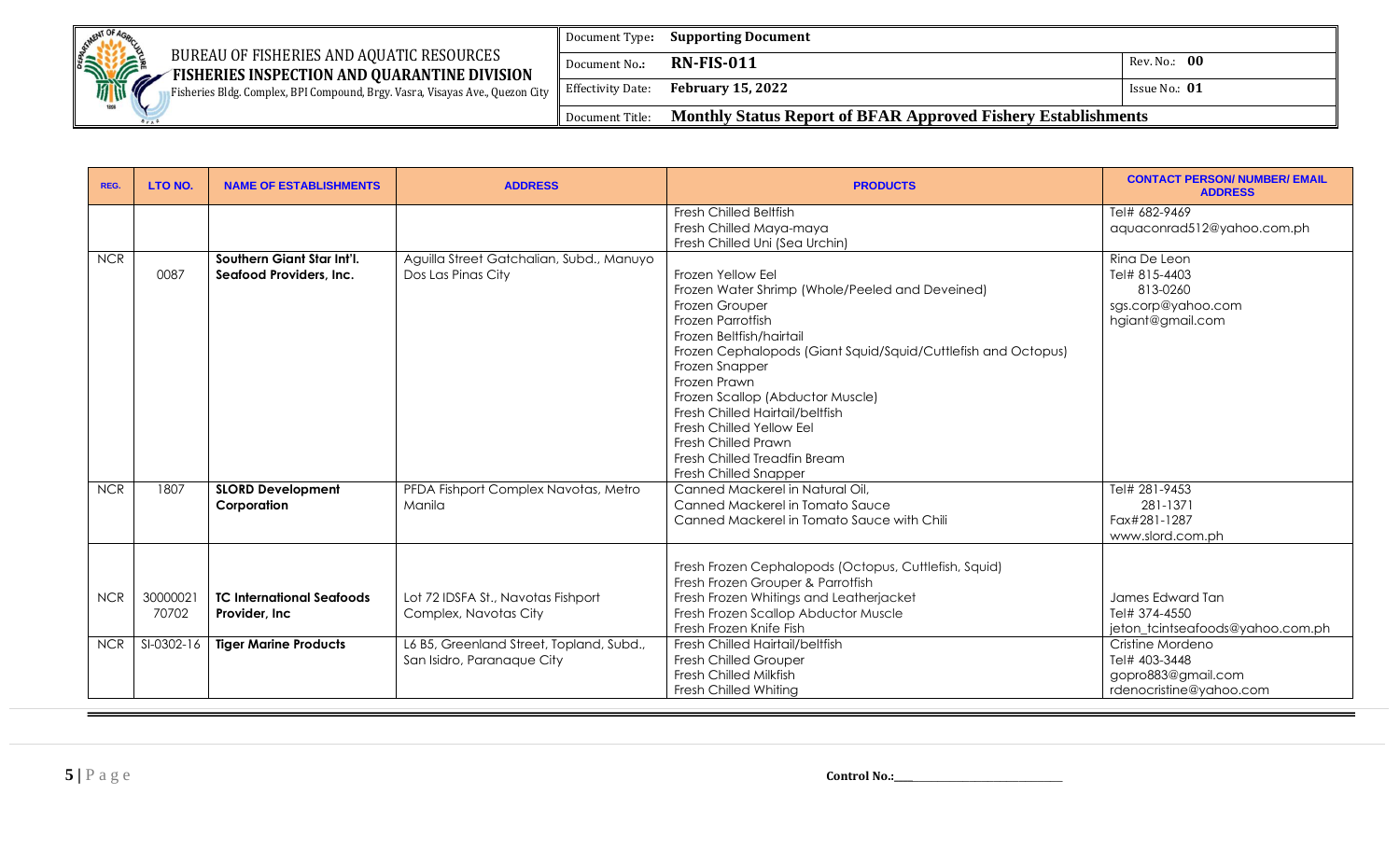

Fisheries Bldg. Complex, BPI Compound, Brgy. Vasra, Visayas Ave., Quezon City

Document Type**: Supporting Document** Document No**.: RN-FIS-011** Rev. No.: **00**  Effectivity Date: **February 15, 2022 ISSUE NO.: 01 ISSUE NO.: 01** Document Title: **Monthly Status Report of BFAR Approved Fishery Establishments**

| REG.       | LTO NO.           | <b>NAME OF ESTABLISHMENTS</b>                          | <b>ADDRESS</b>                                                                  | <b>PRODUCTS</b>                                                                                                                                                                                                                                                                                      | <b>CONTACT PERSON/ NUMBER/ EMAIL</b><br><b>ADDRESS</b>                                                   |
|------------|-------------------|--------------------------------------------------------|---------------------------------------------------------------------------------|------------------------------------------------------------------------------------------------------------------------------------------------------------------------------------------------------------------------------------------------------------------------------------------------------|----------------------------------------------------------------------------------------------------------|
|            |                   |                                                        |                                                                                 | <b>Fresh Chilled Parrotfish</b>                                                                                                                                                                                                                                                                      |                                                                                                          |
| <b>NCR</b> | 30000037<br>67033 | Unifish Inc.                                           | Km. 17, Cervantes Street, Marcelo Green,<br>Paranaque City                      | Frozen Shrimp<br>Frozen Sayori (bugiw)<br>Frozen Sea Urchin                                                                                                                                                                                                                                          | Ko Nakagawa<br>Tel# 823-4274 - 67<br>Fax#824-3746 - 47<br>Cell# 0995-7561624<br>unifishinc_mnl@yahoo.com |
| <b>NCR</b> | DG-0776-<br>16    | Yeung Marine Products,<br>Incorporated                 | 4450 D. Campos St., Don Galo,<br>Paranaque City                                 | <b>Fresh Chilled Grouper</b><br>Fresh Chilled Belt Fish (Hairtail)<br>Fresh Chilled Tuna (whole)<br>Fresh Chilled Unicorn Leatherjacket Filefish<br>Fresh Chilled Silver Sillago (asohos)<br>Fresh Chilled Threadfin bream (Bisugo)<br>Fresh Chilled Tanigue<br>Fresh Chilled and Frozen Tiger Prawn | Donny Yeung<br>Tel# 853-0520, 403-7651<br>Fax#853-4091<br>yeungmarineproductsinc@gmail.com               |
| 4A         | 30000028<br>94941 | <b>CARM Foods Enterprise,</b><br>Incorporated          | Don Basilio St., Ligtong, Rosario, Cavite                                       | Dried (Herring, Sardines, Roundscad, Mackerel & Bangus)<br>Smoked (Herring, Sardines, Roundscad, Mackerel and Bangus)                                                                                                                                                                                | Carmelita S. Barrera<br>Tel# (046) 438-7966, 438-0944<br>Fax# (046) 438-2925                             |
| 4A         | 30000039<br>97263 | Panga Royale Food<br>Processing                        | 437 San Roque, Sto. Tomas, Batangas                                             | Frozen Pangasius Fillet (Basa)                                                                                                                                                                                                                                                                       | Alexandra Nicole De Asis<br>09668711060                                                                  |
| 4A         | 30000058<br>46365 | <b>Francesco Food Processing</b>                       | 437 San Roque, Sto. Tomas, Batangas                                             | Frozen Deboned Milkfish                                                                                                                                                                                                                                                                              | Cesar P. Sison<br>09175181024<br>francescofoodprocessinginc@yahoo.<br>com                                |
| 4A         | 3288              | <b>JNCL Ocean Ventures,</b><br>Incorporated            | Gate 3, Genpacco Compound, Bo.<br>Pittland, Cabuyao, Laguna                     | <b>Pasteurized Canned Crabmeat</b>                                                                                                                                                                                                                                                                   | Lisa Dimapilis<br>09294234931<br>Tel# 672-3549<br>jncloceanventures@gmail.com                            |
| 4A         | 2075              | <b>Ocean Aquamarine</b><br><b>Products Enterprises</b> | Lot 5&6 Block 2, Las Piñas-Talaba Diversion<br>Road Sitio Lunos, Bacoor, Cavite | Frozen Boiled Abalone Meat,<br>Fresh Frozen Cuttlefish Fillet                                                                                                                                                                                                                                        | Araceli T. Bernardino<br>Tel# 242-8175                                                                   |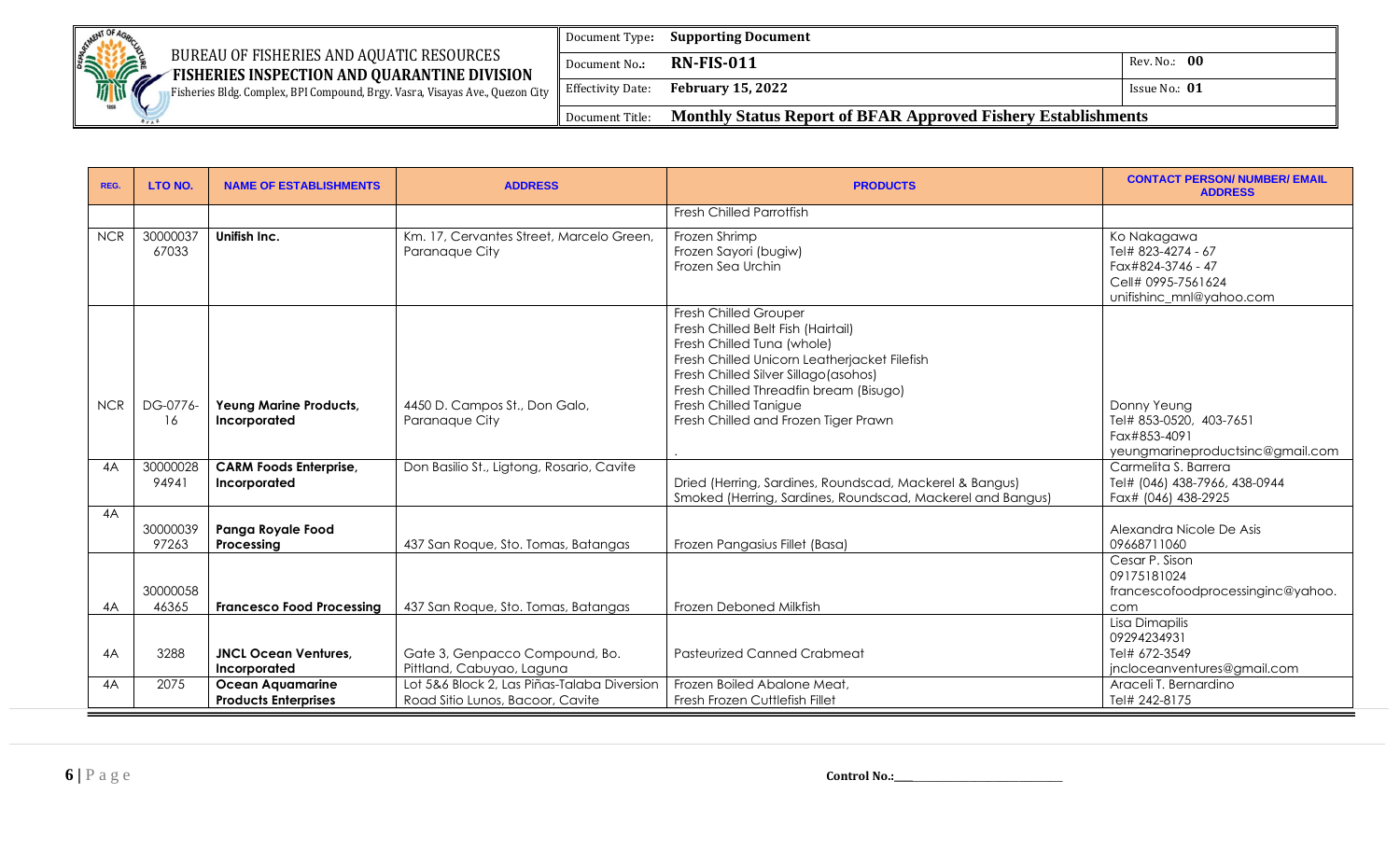

Fisheries Bldg. Complex, BPI Compound, Brgy. Vasra, Visayas Ave., Quezon City

Document Type**: Supporting Document** Document No**.: RN-FIS-011** Rev. No.: **00**  Effectivity Date: **February 15, 2022 ISSUE NO.: 01 ISSUE NO.: 01** Document Title: **Monthly Status Report of BFAR Approved Fishery Establishments**

| REG. | LTO NO.           | <b>NAME OF ESTABLISHMENTS</b>               | <b>ADDRESS</b>                                                     | <b>PRODUCTS</b>                                                                                                                                                                                                                                                                                             | <b>CONTACT PERSON/ NUMBER/ EMAIL</b><br><b>ADDRESS</b>                                           |
|------|-------------------|---------------------------------------------|--------------------------------------------------------------------|-------------------------------------------------------------------------------------------------------------------------------------------------------------------------------------------------------------------------------------------------------------------------------------------------------------|--------------------------------------------------------------------------------------------------|
|      |                   |                                             |                                                                    | Fresh Frozen Scallops Aduuctor Muscle                                                                                                                                                                                                                                                                       | 242-8164                                                                                         |
|      |                   |                                             |                                                                    | Dried pipefish                                                                                                                                                                                                                                                                                              | Fax# 242-3065                                                                                    |
|      |                   |                                             |                                                                    |                                                                                                                                                                                                                                                                                                             |                                                                                                  |
|      |                   |                                             |                                                                    | Dried Sea cucumber                                                                                                                                                                                                                                                                                          |                                                                                                  |
| 4A   | 30000065<br>04224 | <b>Sunrich Manufacturing</b><br>Corporation | Building No.1, Silanagan interchange<br>Canlubang, Calamba, Laguna | Shrimp powder                                                                                                                                                                                                                                                                                               | Angie P. Yamon<br>09985694500<br>Tel# 806-7808<br>806-5828<br>806-2868<br>apyamon@sunrichmfg.com |
|      |                   |                                             |                                                                    | Frozen Bottled Salted Tiny Shrimp                                                                                                                                                                                                                                                                           | Vilma Patricio                                                                                   |
|      |                   |                                             |                                                                    | <b>Bottled Sauteed Shrimp Paste</b>                                                                                                                                                                                                                                                                         | 09322112496                                                                                      |
| 4A   | 3188              | Y.E.S Export and Import                     | KM. 47, RFM Road, GTC Compund, Brgy.                               | Salted Tiny Shrimp                                                                                                                                                                                                                                                                                          | Tel# 694-9947                                                                                    |
|      |                   | Corporation                                 | Pulo, Cabuyao, Laguna                                              | Sauteed Tiny Shrimp                                                                                                                                                                                                                                                                                         | vvpatricio@yahoo.com                                                                             |
| 4B   | 3174              | <b>Gerabuenas Trading</b>                   | Sitio Punta, Brgy. Poblacion, Sablayan,<br>Occidental Mindoro      | • Fresh Chilled Yellowfin Tuna (Whole, Gilled and Gutted, Headed<br>and Gutted, Loins and skin-on skin-off)                                                                                                                                                                                                 | <b>Sherille Gerance</b><br>Cell# 0949-7003257/09153046221<br>gerabuenas82@yahoo.com              |
| 4B   | 3058              | <b>168 Fishing Enterprises</b>              | Liminangcong Taytay, Palawan                                       | Frozen Boiled Vacuum Packed Octopus • Fresh Frozen Cephalopods<br>(Octopus, Squid and Cuttlefish) • Fresh Frozen Vacuum Packed<br>Parrotfish and Grouper (Gilled and Gutted) and Moray eel (fillet)<br>Fresh Frozen Parrotfish and Grouper (Gilled and Gutted) and<br>Leatherjacket Fish (Whole and Fillet) | Josephine J. Baniega<br>Tel# 245-4162 to 63<br>0178498220                                        |
| 4B   | F-3127            | <b>SanMar Marine Products</b>               |                                                                    |                                                                                                                                                                                                                                                                                                             | Cell#0917-1532229                                                                                |
|      |                   | and Export                                  | Brgy. Bancao-bancao, Gabinete Rd.,                                 |                                                                                                                                                                                                                                                                                                             |                                                                                                  |
|      |                   |                                             | Jacana Puerto Princesa City                                        |                                                                                                                                                                                                                                                                                                             |                                                                                                  |
|      |                   |                                             |                                                                    | • Fresh Frozen Reef Fishes (Grouper, Goatfish, Snapper and Parrotfish<br>(Whole/Gutted /Fillet)<br>• Fresh Frozen Cephalopods (Octopus, Squid and Cuttlefish<br>(Whole/Skinless/Fillet)<br>• Fresh Frozen Sea Eel (Whole/Skinless/Fillet)                                                                   |                                                                                                  |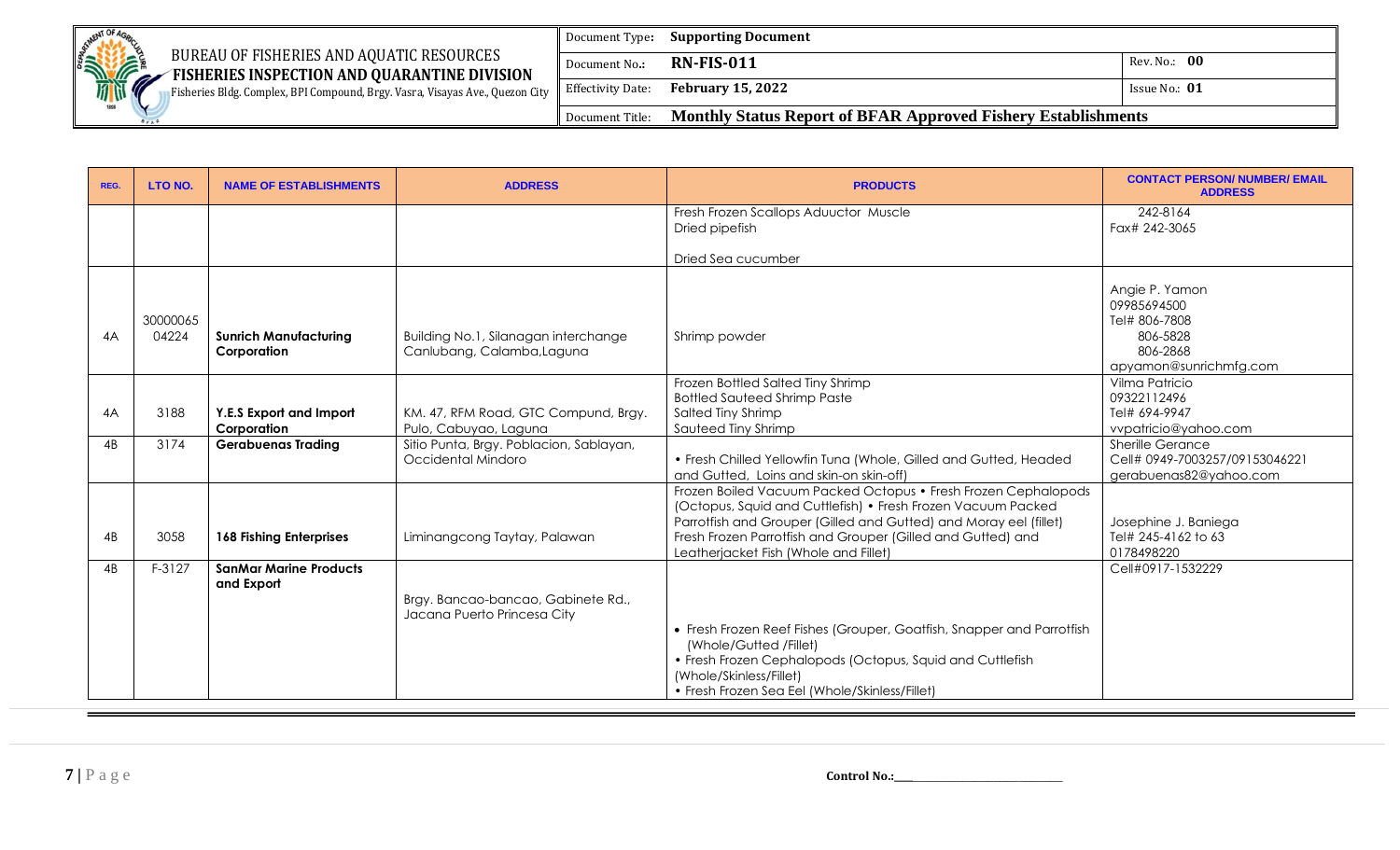

## BUREAU OF FISHERIES AND AQUATIC RESOURCES

Document Type**: Supporting Document**

**EXAMPLE FISHERIES INSPECTION AND QUARANTINE DIVISION** Fisheries Bldg. Complex, BPI Compound, Brgy. Vasra, Visayas Ave., Quezon City

Effectivity Date: **February 15, 2022 ISSUE NO.: 01 ISSUE NO.: 01** 

Document No**.: RN-FIS-011** Rev. No.: **00** 

Document Title: **Monthly Status Report of BFAR Approved Fishery Establishments**

| REG. | LTO NO.             | <b>NAME OF ESTABLISHMENTS</b>                       | <b>ADDRESS</b>                                                      | <b>PRODUCTS</b>                                                                                                                                                                                                                                                                                                                                                                                                                          | <b>CONTACT PERSON/ NUMBER/ EMAIL</b><br><b>ADDRESS</b>                              |
|------|---------------------|-----------------------------------------------------|---------------------------------------------------------------------|------------------------------------------------------------------------------------------------------------------------------------------------------------------------------------------------------------------------------------------------------------------------------------------------------------------------------------------------------------------------------------------------------------------------------------------|-------------------------------------------------------------------------------------|
|      |                     |                                                     |                                                                     |                                                                                                                                                                                                                                                                                                                                                                                                                                          |                                                                                     |
| 4B   | 2901                | <b>Triton Products Corporation</b>                  | Brgy. Tagumpay, Puerto Princesa City,<br>Palawan                    | Fresh Frozen Reef Fishes (Pink Snapper (opaka-paka), Snapper<br>(Lutjanus spp.) Parrotfish (Scarus spp.) Grouper (Epinephelus quernus)<br>Coral trout, Horsehead, Whitings (Sayori), Hyporhamphus sajori<br>(Vacuum packed) • Fresh Frozen Cephalopods (Block Frozen<br>Octopus, Frozen Squid (whole), and Frozen Cuttlefish tube and head<br>fillet) • Frozen Cooked Octopus (Whole Round, Legs Vacuum<br>Packed, Sliced and Salad Cut) | Amado C. San Pedro<br>Tel# (063)484-3494<br>484-3472<br>0935-914-2404/0998-988-9883 |
| 4B   | 2204                | <b>Triton Products Corporation</b>                  | Brgy. Guadalupe Coron, Palawan                                      | Fresh Frozen Cephalopods (Squid, Octopus, Cuttlefish)<br><b>Frozen Cooked Octopus</b>                                                                                                                                                                                                                                                                                                                                                    |                                                                                     |
| 4B   | 3131                | <b>T&amp; T Aquamarine Ventures</b><br>Corporation  | Sitio Dahat, Brgy., Bintuan, Coron,<br>Palawan                      | Fresh Frozen Cephalopods (Octopus, Squid, Cuttlefish Skin-off and<br>Skin-on ) • Fresh Frozen Sajori Fillet • Fresh Frozen Small Silver<br>Anchovies                                                                                                                                                                                                                                                                                     | 09175551435                                                                         |
| 4B   | 3271                | Verdure Seafood Republic,<br>Inc.                   | Zone II, Purok Sampaguita, Brgy.<br>Poblacion, San Vicente, Palawan | • Fresh Frozen Cephalopods (Octopus, Squid and Cuttlefish) • Fresh<br>Frozen Reef Fishes (Grouper, Parrotfish & Threadfin - Gilled and<br>Gutted)                                                                                                                                                                                                                                                                                        | 09175327212<br>09228682688                                                          |
| 5    | 30000019<br>36709   | <b>Dai-Hai Marine Products</b><br>Corporation       | Cagba, Tugbo, Masbate City                                          | Frozen:<br>Grouper IQF, Brown Crab IQF, Combpen Meat Adductor Mussle,<br>slipper lobster IQF, Scallop Adductor Muscles IQF, Blue swimming<br>Crab IQF, Octopus Cooked and sliced, Abalone Meat IQF, Cuttlefish<br>(IQF, Whole Skinless), Whitings (fillet), Shrimp Whole (blocks), Threadfin<br>Bream Fish Fillet, Shrimp meat IQF, Squid IQF, Giant Squid, Clam Shell<br>Meat, Large Head Hairtail, Giant Suid (Sliced, Skinless)       | Maria Cris Cos-Ong<br>Tel# (056) 333-4641                                           |
| 5    | 30000022<br>40122   | We Golden High<br><b>International Incorporated</b> | Mahayahay, Cawayan, Masbate City                                    | Fresh Frozen Blood Cackle, Cuttlefish, Squid, Grouper, Scallop,<br>Octopus, Giant squid, Tiger Prawn, Whitings Fillet, Abalone, Hairtail,<br>Dolphin Shell Meat, Bear Conch Meat, Spider Conch Meat, Spanner<br>Crab, Blue Swimming Crab, Leather Jacket fish, Seaweeds (alvarazii)                                                                                                                                                      | Mylene Rosima                                                                       |
| 5    | CFRR-RV-<br>FM-1906 | <b>Kim Marine Products</b>                          | Dugcal, Camaligan, Camarines Sur                                    | Fresh Frozen Whitings, Oval Squid, Sea Shrimp, Largehead Hairtail,<br>fresh Water Shrimp, Whole Octopus Blocks, Spider Conch Meat,<br>Scallop Adductor Muscle IQF, Giant squid, Cuttlefish, Arc Shell Meat,<br>swamp Eel meat, Kidney scallop IQF, Cooked frozen Octopus IQF,<br>Yellow Leather jacket Fish.                                                                                                                             | LIZ V. ABELLIGOS/ 09999912398                                                       |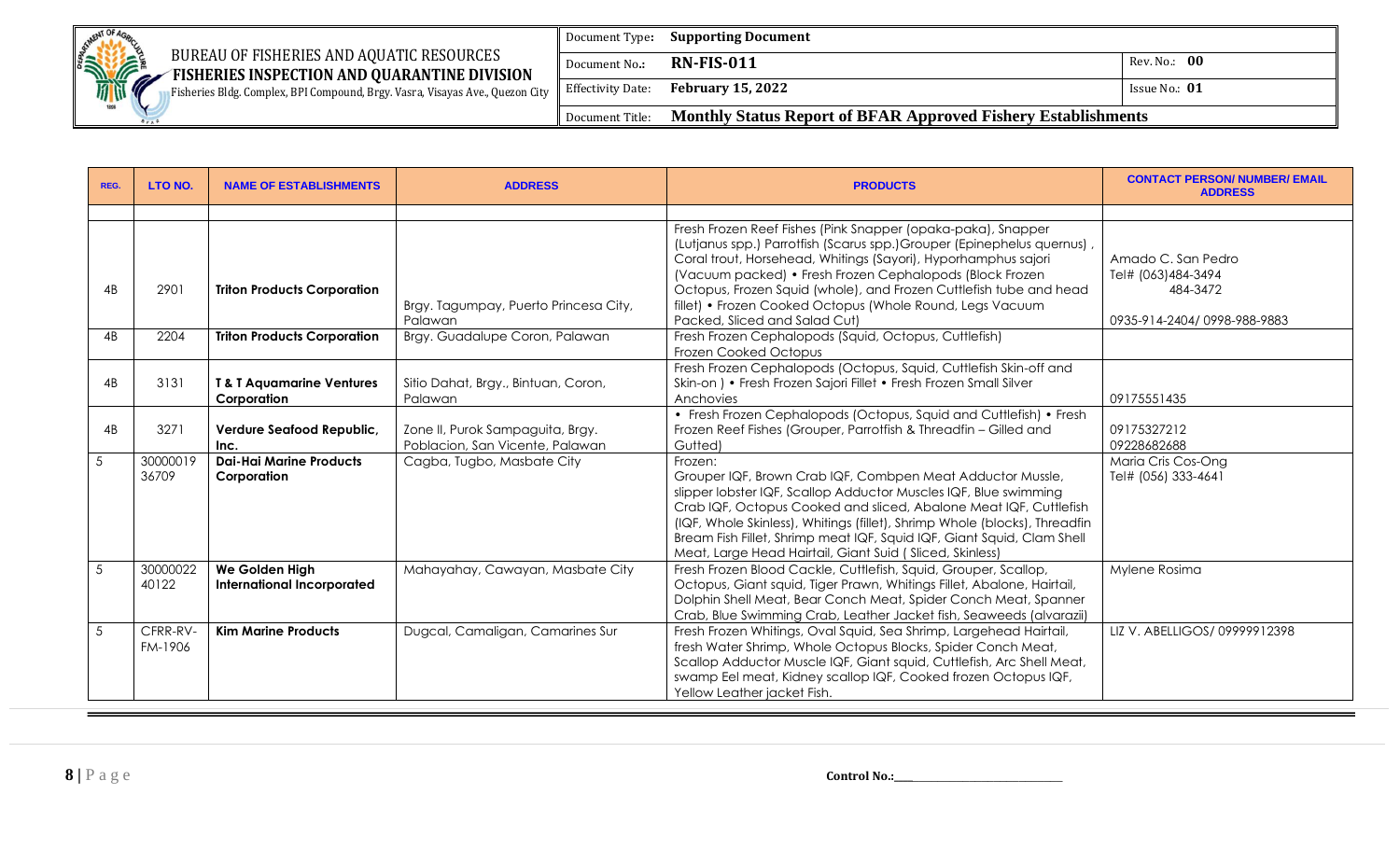

Fisheries Bldg. Complex, BPI Compound, Brgy. Vasra, Visayas Ave., Quezon City

|               | Document Type: Supporting Document                                            |                 |
|---------------|-------------------------------------------------------------------------------|-----------------|
| Document No.: | <b>RN-FIS-011</b>                                                             | Rev. No.: 00    |
|               | Effectivity Date: <b>February 15, 2022</b>                                    | Issue No.: $01$ |
|               | Document Title: Monthly Status Report of BFAR Approved Fishery Establishments |                 |

| REG.       | LTO NO.           | <b>NAME OF ESTABLISHMENTS</b>                     | <b>ADDRESS</b>                                                                                | <b>PRODUCTS</b>                                                                                                                                                                                                                                                                     | <b>CONTACT PERSON/ NUMBER/ EMAIL</b><br><b>ADDRESS</b>                                  |
|------------|-------------------|---------------------------------------------------|-----------------------------------------------------------------------------------------------|-------------------------------------------------------------------------------------------------------------------------------------------------------------------------------------------------------------------------------------------------------------------------------------|-----------------------------------------------------------------------------------------|
|            |                   |                                                   |                                                                                               |                                                                                                                                                                                                                                                                                     |                                                                                         |
| $\sqrt{5}$ | 30000713<br>7397  | <b>Camsur Canning</b><br>Corporation              | Bgry. Abela, Naga City                                                                        | <b>Pasteurized Canned Crab Meat</b>                                                                                                                                                                                                                                                 | Rowena Degones                                                                          |
| 6          | 30000395<br>3007  | <b>Alsons Aquaculture</b><br>Corporation          | Sitio Ilawod, Dinginan, oxas City Capiz                                                       | Fresh Frozen deboned milkfish(FFD),<br>Fresh Frozen baby split marinated milkfish(BSM)<br>Fresh Frozen baby split marinated milkfish spicy (BSMS)<br>Fresh Frozen deboned marinated milkfish (FFDM)<br>Fresh Frozen baby split milkfish (BS)<br>Frozen smoked deboned baby milkfish | Yvette Tomale<br>ydtomale@saranganibay.com.ph                                           |
| 6          | 30000097<br>7499  | Fishta Seafood Inc.                               | Zone 2 Calong-calong Brgy. Singcang,<br><b>Bacolod CityNegros Occidental</b>                  | Fresh Frozen (head-on shell on, IQF headless block and peeled<br>anddeveinedvacuum-packed) P. vannamei shrimp                                                                                                                                                                       | Iren Janais Rodriguez<br>034-434-1257<br>034-434-5629<br>Irenjanais_rodriguez@yahoo.com |
| 6          | 30000035<br>09893 | <b>Maw Shing Top International</b><br>Corporation | Brgy. Pa-on, Estacia, Ilo-Ilo                                                                 | Fresh Frozen Scallop Adductor Muscle<br>Fresh Frozen Squid (Whole)<br>Fresh Frozen cuttlefish                                                                                                                                                                                       | Vincent Barnes-Operation Manager<br>Mawshingphilippines2016@gmail.com                   |
| 6          | 30000023<br>02534 | Saravia Blue Crab<br>Incorporated                 | Maravilla Avenue, City ville Fortune Town,<br>Brgy. Estefania, Bacolod City, Negros Occ       | Pasteurized chilled Crabmeat in can                                                                                                                                                                                                                                                 | Leah Estolano-Production Manager<br>034-441-7020<br>Leah.estolano@saraviablue.com       |
| 6          | 3000002<br>38249  | Saravia Blue Crab<br>Incorporated                 | DB Onate, Poblacion Conception, Ilo-ilo                                                       | Pasteurized chilled Crabmeat in can                                                                                                                                                                                                                                                 | Iris Conception Villaruz-Administration<br>Manager<br>icee.villaruz@saraviablue.com     |
| 6          | 30000013<br>76994 | New Wave Exporters Inc.                           | Block 2 lot 12 Phase 1 Gardenville<br>Subd., Brgy. Tangub, Bacolod City, Negros<br>Occidental | <b>Dried Salted Fish</b><br>Herring Sardines (fully eviscerated)<br>Shortfin Scad (butterfly cut)<br>2.                                                                                                                                                                             | Jill Hechanova<br>034-704-1490<br>jillhechanova@newwaveexportersinc.<br>com             |
|            | 30000034<br>42    | Akai Foods Inc.                                   | P. Basabas Street Tipolo, Mandaue City                                                        | Fresh Frozen Cephalopods (Giant squid, squid, cuttlefish)<br>Fresh Frozen Scallop Adductor Muscle and Abalone                                                                                                                                                                       | Nancy Tan<br>Tel# (032) 344-5068                                                        |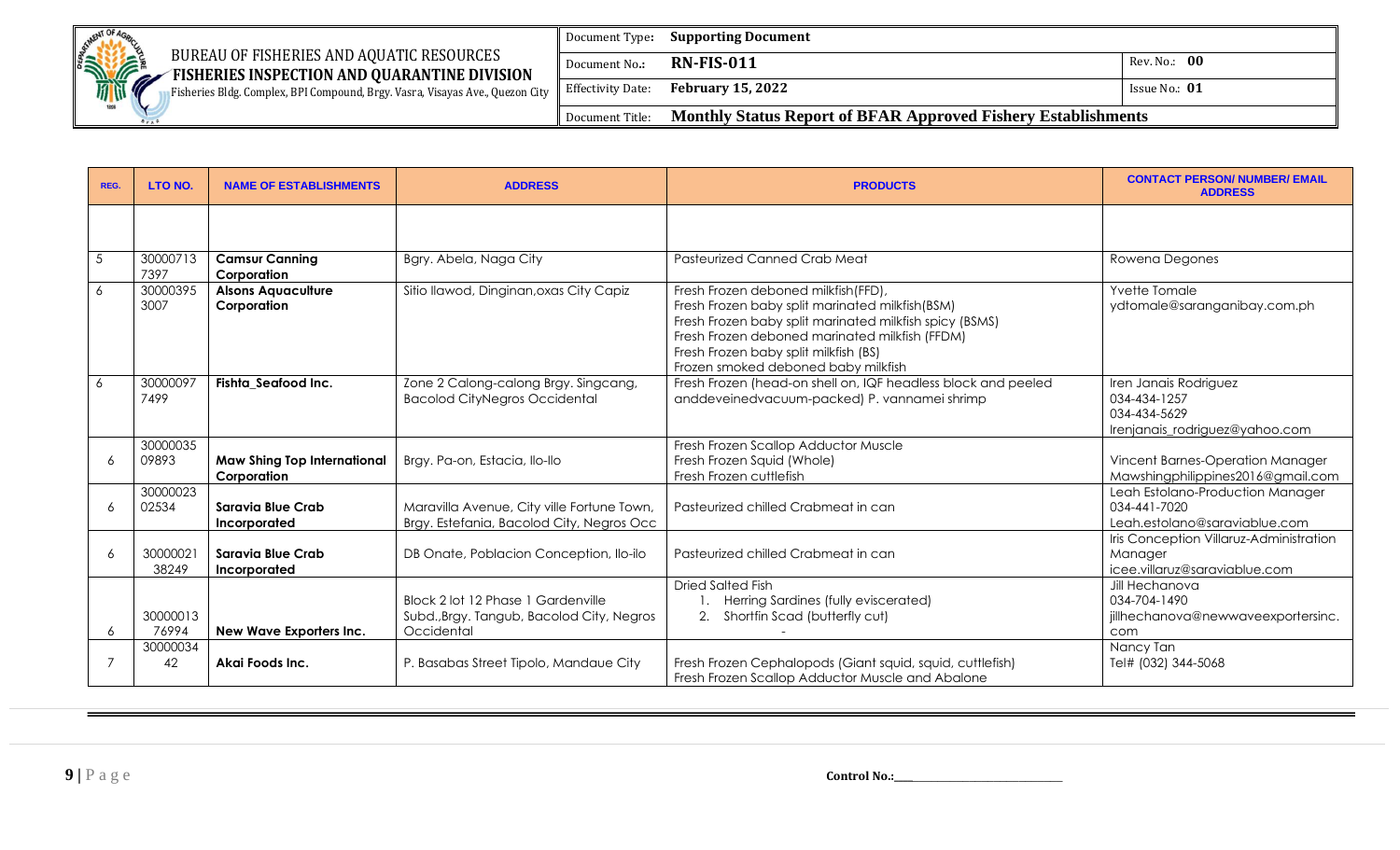

Fisheries Bldg. Complex, BPI Compound, Brgy. Vasra, Visayas Ave., Quezon City

|                 | Document Type: <b>Supporting Document</b>                            |               |  |
|-----------------|----------------------------------------------------------------------|---------------|--|
| Document No.:   | <b>RN-FIS-011</b>                                                    | Rev. No.: 00  |  |
|                 | Effectivity Date: <b>February 15, 2022</b>                           | Issue No.: 01 |  |
| Document Title: | <b>Monthly Status Report of BFAR Approved Fishery Establishments</b> |               |  |

| REG.           | <b>LTO NO.</b>            | <b>NAME OF ESTABLISHMENTS</b>                              | <b>ADDRESS</b>                                                                    | <b>PRODUCTS</b>                                                                                                                                                      | <b>CONTACT PERSON/ NUMBER/ EMAIL</b><br><b>ADDRESS</b>  |
|----------------|---------------------------|------------------------------------------------------------|-----------------------------------------------------------------------------------|----------------------------------------------------------------------------------------------------------------------------------------------------------------------|---------------------------------------------------------|
|                | Still on<br>process       | <b>Blu Line Ocean Corporation</b>                          | Plaridel Street, Mandaue City, Cebu                                               | Frozen Boiled Octopus (Vacuum Packed)                                                                                                                                | Ellen Montederamos<br>Tel# (032) 520-2982               |
|                | CFRR-<br>RVII-FM-<br>1641 | <b>Bohol Agro-marine</b><br><b>Development Corporation</b> | Tubigon, Bohol                                                                    | Fresh Frozen shrimps (P. monodon & P. vanammei)                                                                                                                      | Alex Lim/ (038) 058-8114                                |
|                | CFRR-<br>RVII-FM-<br>3614 | <b>BYRD International Seafoods</b><br>Cebu, Inc            | JMX Compound, Ylaya Street, Brgy.<br>Ibabao, Cordova, Cebu                        | <b>Pasteurized Canned Crabmeat</b>                                                                                                                                   | Rey Reboquio<br>Tel# (032) 514-4434238-9952             |
| 7              | 30000047<br>56724         | <b>CB Marine Products</b>                                  | Bldg. 1 METS Logostic, Bldg. PR# Batiller<br>St., Brgy. Umapad, Madaue City, Cebu | Frozen Half Cooked Vacuum Packed Blood Cockle Meat                                                                                                                   | Genevieve Alositain<br>Tel# (032) 4103343               |
|                | 2668                      | <b>Central Seafoods, Inc.</b>                              | Pilipog, Cordova, Cebu                                                            | <b>Pasteurized Canned Crabmeat</b><br>Fresh Frozen Shrimp<br>Fresh Frozen Octopus, Squid, and Cuttlefish<br><b>IQF Roe-off Scallop</b>                               | Nelson Bascones/346-7895<br>Tel# (032) 260-0048         |
|                | 1804                      | De Oro Resources Inc.                                      | Suba Basbas, Lapu Lapu City                                                       | Fresh Frozen Black Tiger Prawn (P. monodon)<br>Fresh Frozen Shrimp (P. vannamei)<br>Fresh Frozen Scallop Adductor Muscle                                             | Louie Antonio C. Libarios/494-0850<br>Tel#(032)495-6357 |
|                | 30000066<br>1014          | D'RBG Marine Ex-Import,<br>Incorporated                    | Riverside, Canduman, Mandaue City                                                 | Fresh Frozen Cephalopods (Giant Squid, squid & cuttlefish)<br>Fresh Frozen Scallop Adductor Muscle<br>Abalone Meat                                                   | Gwynne Hilery/343-8436<br>Tel# (032) 343-8436           |
|                | 30000043<br>16207         | <b>Mayon Marine Products</b>                               | 141 A-B Aranas San Nicolas, Cebu City                                             | <b>Dried Sea Cucumber</b>                                                                                                                                            | Daryl Raco<br>Tel#(032) 261-8237<br>261-1765            |
| $\overline{7}$ | 30000069<br>68194         | <b>Millenium Ocean Star</b><br>Corporation                 | Brgy. Pangdan, Naga, Cebu                                                         | Fresh Frozen Shrimps (P. vannamei)<br>Block Frozen Aquaculture Shrimp (P. vannamei & P. monodon)<br>Fresh Frozen Cephalopods<br>Fresh Frozen Scallop Adductor Muscle | Cesar Bancale/09668174256<br>Cell#09178045844           |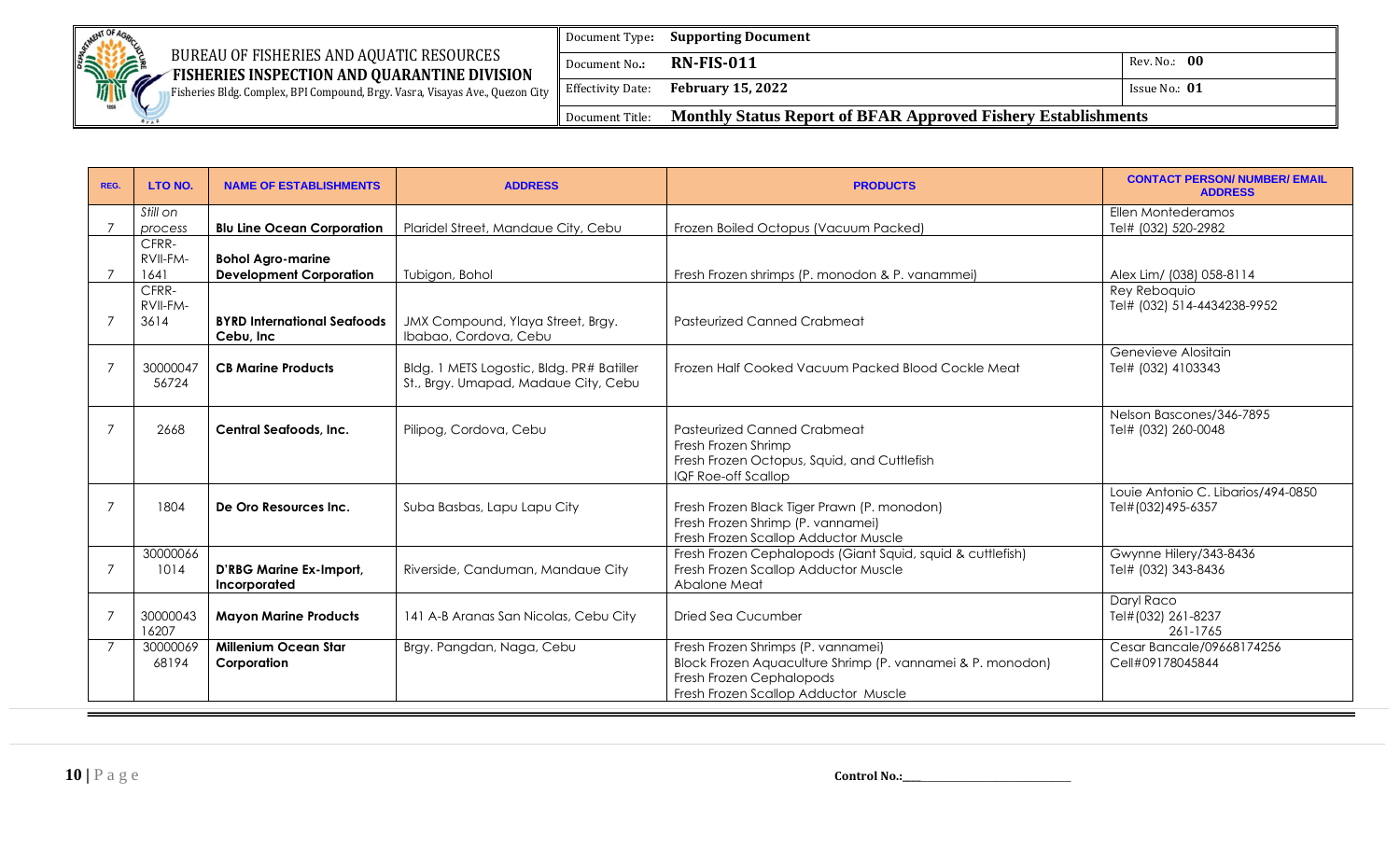

Fisheries Bldg. Complex, BPI Compound, Brgy. Vasra, Visayas Ave., Quezon City

|                 | Document Type: <b>Supporting Document</b>                            |                 |
|-----------------|----------------------------------------------------------------------|-----------------|
| Document No.:   | $RN$ -FIS-011                                                        | Rev. No.: 00    |
|                 | Effectivity Date: <b>February 15, 2022</b>                           | Issue No.: $01$ |
| Document Title: | <b>Monthly Status Report of BFAR Approved Fishery Establishments</b> |                 |

| REG.           | LTO NO.           | <b>NAME OF ESTABLISHMENTS</b>                    | <b>ADDRESS</b>                                                  | <b>PRODUCTS</b>                                                                                                                                | <b>CONTACT PERSON/ NUMBER/ EMAIL</b><br><b>ADDRESS</b>                     |
|----------------|-------------------|--------------------------------------------------|-----------------------------------------------------------------|------------------------------------------------------------------------------------------------------------------------------------------------|----------------------------------------------------------------------------|
|                |                   |                                                  |                                                                 |                                                                                                                                                |                                                                            |
|                | F-052-20          | It's One Export Import<br>International          | Brgy. Tarong, Madridejos Cebu                                   | Fresh Frozen Cuttlefish<br>Fresh Frozen Squid<br>Fresh Chilled Scallop (Adductor muscle)<br>Frozen Scallop (Abductor Muscle)<br>Frozen Lobster | Charina Wang<br>Tel#(032) 422-9327                                         |
|                | 30000056<br>06642 | <b>HJR</b> International<br>Corporation          | Don Sergio St., Riverside, Canduman,<br>Mandaue City            | Fresh Frozen Vannamei Shrimp and (Head-on, Headless)<br>Fresh Frozen Black Tiger Shrimp                                                        | Jiroh Wani<br>Tel#(032) 343-7683<br>343-7684<br>hjrinternational@gmail.com |
|                | 30000063          | <b>Phil-Union Frozen Trading</b>                 |                                                                 |                                                                                                                                                |                                                                            |
|                | 90599<br>30000010 | Inc.                                             | MEPZ 1 Brgy.Ibo, Lapu-lapu City                                 | Pasteurized crabmeat & Fresh frozen shrimp(P. vannamei)<br>Fresh Frozen Yellowfin Tuna (Ioins)                                                 | Marudina Villegas/ (032) 341-4165                                          |
|                | 34575             | <b>Phil-Union Frozen Food Inc.</b>               | 1st avenue, MEZ 1, Lapu-lapu City, Cebu                         | Frozen Cooked Octopus                                                                                                                          | Marudina Villegas/ (032) 341-4165                                          |
|                | 30000061<br>13507 | <b>RGE Agridev Corp.</b>                         | Suba Masulong, Basak, LApu-lapu City                            | Pasteurized Crabmeat in cans and plastic tubs                                                                                                  | James Bondal/ (032) 495-6364                                               |
|                | 30000033<br>00353 | Seaworld Export-Import<br><b>Traders</b>         | V. Rama Ave., Cebu City                                         | Fresh Frozen Vacuum Packed Cephalopods (Cuttlefish fillet, Squid<br>slice & stick & squid stick, Flat and slice)                               | Kim Don Luy<br>Tel# (032) 253-9593                                         |
|                | 30000052          | <b>Siargao's Bountry Seafoods</b>                |                                                                 | Frozen Cooked Abalone Meat<br>Frozen Whole Cooked Octopus                                                                                      |                                                                            |
|                | 80060             | Corporation                                      | <b>Tabok Mandaue City</b>                                       |                                                                                                                                                | Lisa Senora                                                                |
| $\overline{7}$ | 30000054<br>91826 | <b>Siargao's Bountry Seafoods</b><br>Corporation | Linao, Minglanila, Cebu                                         | Frozen Cooked Abalone Meat, Frozen Cooked Octopus                                                                                              | Lisa Senora                                                                |
| 8              | FP-005            | <b>Chinoy Seafood Exporter</b><br>and Importer   | Sudario Bldg., 113 P. Zamora Street, Brgy.<br>27, Tacloban City | Fresh Frozen Grouper                                                                                                                           | Tel# (053) 321-5631<br>Cell#0916-5701285                                   |
| 8              | 1150              | <b>Millenium Ocean Star</b><br>Corporation       | Brgy. Payao, Catbalogan City, Samar                             | Frozen Cephalopods (octopus, squid and cuttlefish)                                                                                             |                                                                            |
| 8              | 846               | <b>TBK Manufacturing</b><br>Corporation          | Brgy. Hollywood, Lower Nula-Tula,<br><b>Tacloban City</b>       | Carrageenan Powder                                                                                                                             | Tel# (053) 321-6720                                                        |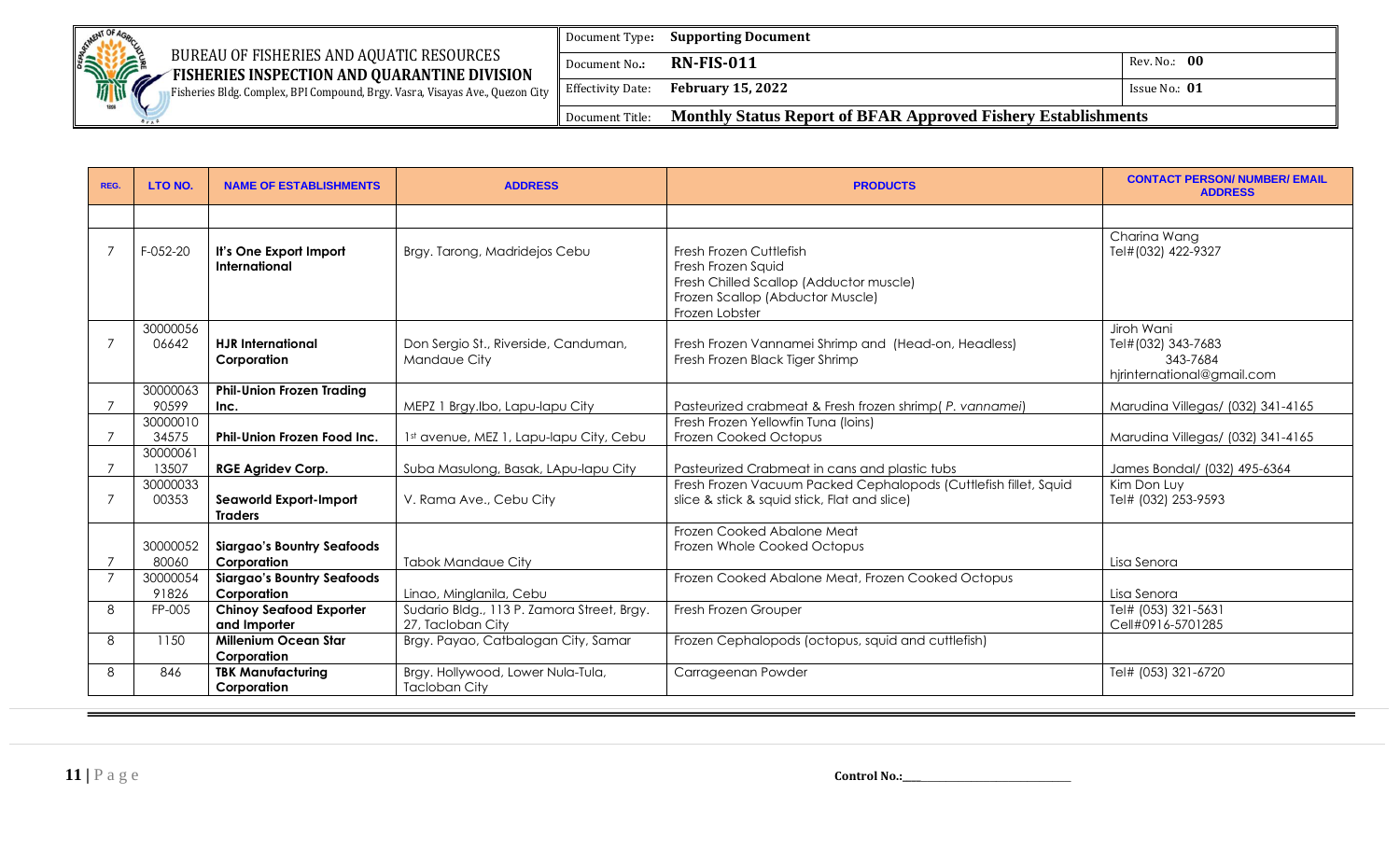

## $\mathbb{R}$  BUREAU OF FISHERIES AND AQUATIC RESOURCES

**EXAMPLE FISHERIES INSPECTION AND QUARANTINE DIVISION** Fisheries Bldg. Complex, BPI Compound, Brgy. Vasra, Visayas Ave., Quezon City

|               | Document Type: <b>Supporting Document</b>                                     |                 |
|---------------|-------------------------------------------------------------------------------|-----------------|
| Document No.: | <b>RN-FIS-011</b>                                                             | Rev. No.: 00    |
|               | Effectivity Date: February 15, 2022                                           | Issue No.: $01$ |
|               | Document Title: Monthly Status Report of BFAR Approved Fishery Establishments |                 |

| REG. | <b>LTO NO.</b>           | <b>NAME OF ESTABLISHMENTS</b>                           | <b>ADDRESS</b>                                                                    | <b>PRODUCTS</b>                                                                                                                                                                                                                                                                                                 | <b>CONTACT PERSON/ NUMBER/ EMAIL</b><br><b>ADDRESS</b>                               |
|------|--------------------------|---------------------------------------------------------|-----------------------------------------------------------------------------------|-----------------------------------------------------------------------------------------------------------------------------------------------------------------------------------------------------------------------------------------------------------------------------------------------------------------|--------------------------------------------------------------------------------------|
| 9    | CFRR-<br>RIX-FM-<br>1664 | <b>Alenter Food, Incorporated</b>                       | 90 Pescador St. San Antonio Katipunan,<br>Zamboanga del Norte                     | Bottled Spanish Style Sardines in Corn Oil (Mild & Hot),<br>Bottled Spanish Style Sardines in Olive Oil (Mild & Hot)                                                                                                                                                                                            | Tel#(032) 344-9402<br>Fax#(032)344-9403<br>Aureo Copag<br>09177301327                |
| 9    | 30000608<br>3497         | <b>Aquatic Food</b><br><b>Manufacturing Corporation</b> | Brgy. Recodo, Zamboanga City                                                      | Canned Sardines in Tomato Sauce with/without chili Added<br>Oval Can Sardines in Tomato Sauce with/without chili, in Tausi<br>Club Can Sardines in Tomato Sauce with/without chili, soya oil                                                                                                                    | Tel# (062) 982-0045<br>Michelle Tum-nob                                              |
| 9    | 30000069<br>65179        | <b>BSQ Marine Products</b><br><b>Trading</b>            | Rajah Mudah Mandi, Campo Islam,<br>Baliwasan Seaside, Zamboanga City              | Fresh Frozen Cephalopods: Octopus (blocks, tube, ball type) Squid<br>(whole) and Cuttlefish (whole)<br>Fresh Frozen Grouper                                                                                                                                                                                     | Abdurahman Quiliban                                                                  |
| 9    | $F-1503$                 | <b>Montaño Foods Corporation</b>                        | Turno, Dipolog City                                                               | Bottled sardines in Corn Oil (Regular & Hot),<br>Bottled Sardines in Olive Oil (regular & Hot),<br>Bottled Sardines in Tomato Sauce (in Olive oil/corn oil),<br>Bottled Gourmet Tuyo spiced in olive oil                                                                                                        | Tel#(065) 212-2737<br>212-8262<br>Fax#(065)212-4376<br>Thaddeus Montano              |
| 9    | LTO-<br>3000003<br>26663 | <b>Phil Union Canning</b><br><b>Company Inc</b>         | 1st Industrial Park Special Economic Zone<br>Authority, San Ramon, Zamboanga City | Canned Sardines in Tomato Sauce (with/without chili)<br>Club Canned Sardines (tomato sauce and soya oil)                                                                                                                                                                                                        | Claribel Planas<br>955-7895                                                          |
| 9    | 30000058<br>36319        | <b>Tenpoint Mfg. Corporation</b>                        | Sta. Catalina, Zamboanga City                                                     | Fresh Frozen Cephalopods (fillet, gesso/head, kochibashi/mouth and<br>sliced)                                                                                                                                                                                                                                   | Jennyvee Paboralinan<br>991-2910                                                     |
| 9    | 30000051<br>63732        | <b>Z.C.E and L Corporation</b>                          | Dumagsa, Talisayan, Zamboanga City                                                | <b>Canned Sardines</b>                                                                                                                                                                                                                                                                                          | Leonardo Tan<br>991-5016                                                             |
|      | 30000019<br>10800        | Anderlude Seafood<br>Corporation                        | Davao Fish Port Complex, Toril, Davao<br>City                                     | Fresh Frozen Vannamei (Head on Shell on)<br>Fresh Frozen Vannamei (Vacuum Palled Nobashi Ibe)<br>Fresh Frozen Vannamei (Headless Shell on (IQF Black)<br>Fresh Frozen Vannamei (Peeled and Deveined (Tail off, Tail on)<br>Fresh Frozen Whole Milkfish<br>Fresh Frozen Deboned Milkfish and Milkfish Belly Cuts | Ludevito Batilong<br>Cell#0917-1327434<br>09338126542<br>anderludeseafoods@yahoo.com |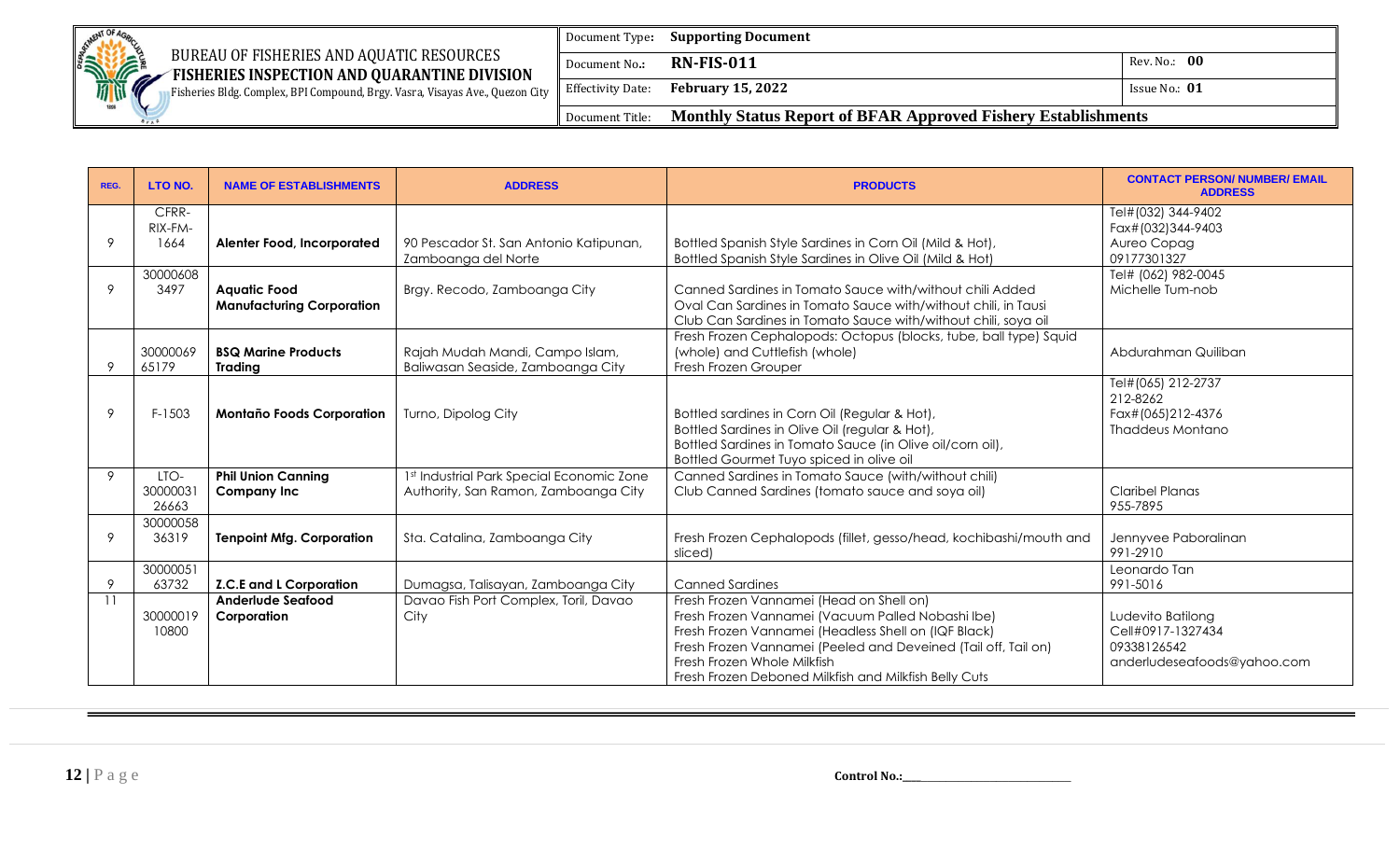

# BUREAU OF FISHERIES AND AQUATIC RESOURCES

**EXAMPLE FISHERIES INSPECTION AND QUARANTINE DIVISION** Fisheries Bldg. Complex, BPI Compound, Brgy. Vasra, Visayas Ave., Quezon City

Document Type**: Supporting Document** Document No**.: RN-FIS-011** Rev. No.: **00**  Effectivity Date: **February 15, 2022 ISSUE NO.: 01 ISSUE NO.: 01** Document Title: **Monthly Status Report of BFAR Approved Fishery Establishments**

| REG.              | LTO NO.           | <b>NAME OF ESTABLISHMENTS</b>                           | <b>ADDRESS</b>                                                           | <b>PRODUCTS</b>                                                                                                                                                                                                                                                                                                                                                                                                                                                                                                  | <b>CONTACT PERSON/ NUMBER/ EMAIL</b><br><b>ADDRESS</b>                               |
|-------------------|-------------------|---------------------------------------------------------|--------------------------------------------------------------------------|------------------------------------------------------------------------------------------------------------------------------------------------------------------------------------------------------------------------------------------------------------------------------------------------------------------------------------------------------------------------------------------------------------------------------------------------------------------------------------------------------------------|--------------------------------------------------------------------------------------|
|                   | 1662              | <b>Davseatic Enterprise</b><br>Company, Inc.            | Davao Fish Port Complex, Toril, Davao<br>City                            | Fresh Chilled Tuna (Gilled and Gutted (GG) and Head and Gutted<br>(H&G)                                                                                                                                                                                                                                                                                                                                                                                                                                          | Tel# (082) 297-7055<br>May Ferrer                                                    |
| $\overline{11}$   | 30000050<br>38180 | <b>Island Garden Fresh</b><br>International, Inc.       | DFPC, Daliao Toril, Davao City                                           | Fresh Chilled Tuna Headed, Gutted and Tail Off (HGT) and Fresh<br>Chilled Tuna Loins                                                                                                                                                                                                                                                                                                                                                                                                                             | Rodrigo Malabanan +63995-448-7196;<br>+63933-818-7421<br>digoymalabanan@yahoo.com.ph |
|                   | SD2019-<br>003    | <b>New Davao Dolphin</b><br><b>Ventures Corporation</b> | Vicente Hizon Compound, Pampanga,<br>Sasa, Davao City                    | Fresh Chilled Tuna Whole (Gilled & Gutted and Headed & Gutted)                                                                                                                                                                                                                                                                                                                                                                                                                                                   | Domingo Ang<br>233-8653<br>marinatuna@yahoo.com                                      |
| 12                | 1246-NE           | <b>Alliance Select Foods Int'l</b><br>Corporation       | Tambler, GSC                                                             | Canned Bonito (in Brine & Oil, Vegetable Broth and Spring Water)<br>and<br><b>Canned Scombroid Red Meat Products</b><br>Frozen Cooked Tuna Loins, FCTL and Flakes<br>Fish Oil                                                                                                                                                                                                                                                                                                                                    | Liezl Arong<br>09177172866                                                           |
| $12 \overline{ }$ | 931               | <b>Buenas Suerte Enterprise</b>                         | Unit-A, G/F Ref. Bldg. Fishport Complex,<br>Tambler, General Santos City | Fresh Frozen Tuna Products (Loins, Steaks, Saku Bar,<br>Chopped/Ground Meat, Fillet & Cubes) treated w/ Carbon Monoxide<br><b>Bullet Tuna (Bonito)</b><br>Skipjack Tuna (Loins, steak, saku bar, chopped, ground meat, fillet<br>and cubes) Treated with carbon monoxide                                                                                                                                                                                                                                         | Tel#(083) 302-9401<br>554-2061<br>bsse_gsc@yahoo.com.ph                              |
| 12                | 769               | <b>Eca Cold Store Plus</b>                              | Brgy. Tambler, General Santos City                                       | Semi Individually quick Frozen head-on shell-on white shrimp<br>Individually Quick Frozen (IQF) Headless shell-on white shrimp                                                                                                                                                                                                                                                                                                                                                                                   | cecil.loquias@mabuhayone.com                                                         |
| 12                | 30000045<br>87304 | <b>General Tuna Corporation</b>                         | Tambler, GSC                                                             | . Tuna flakes in brine (century), tuna with calamansi (century),<br>corned tuna (century and 555), chili corned tuna (century and 555),<br>corned tuna inasal (century), tuna solid/flakes in oil (century, fresca,<br>and 555), tuna solid/chunks in water (century), tuna chunks/flakes in<br>vegetable oil (century), tuna chunks in spanish style (century), tuna<br>flakes in vegetable oil lite (century), tuna flakes hot & spicy lite<br>(century), tuna adobo (century, 555, fresca, and bluebay), tuna | Herminia Narciso<br>091757894<br>hnarciso@centurypacific.com.ph                      |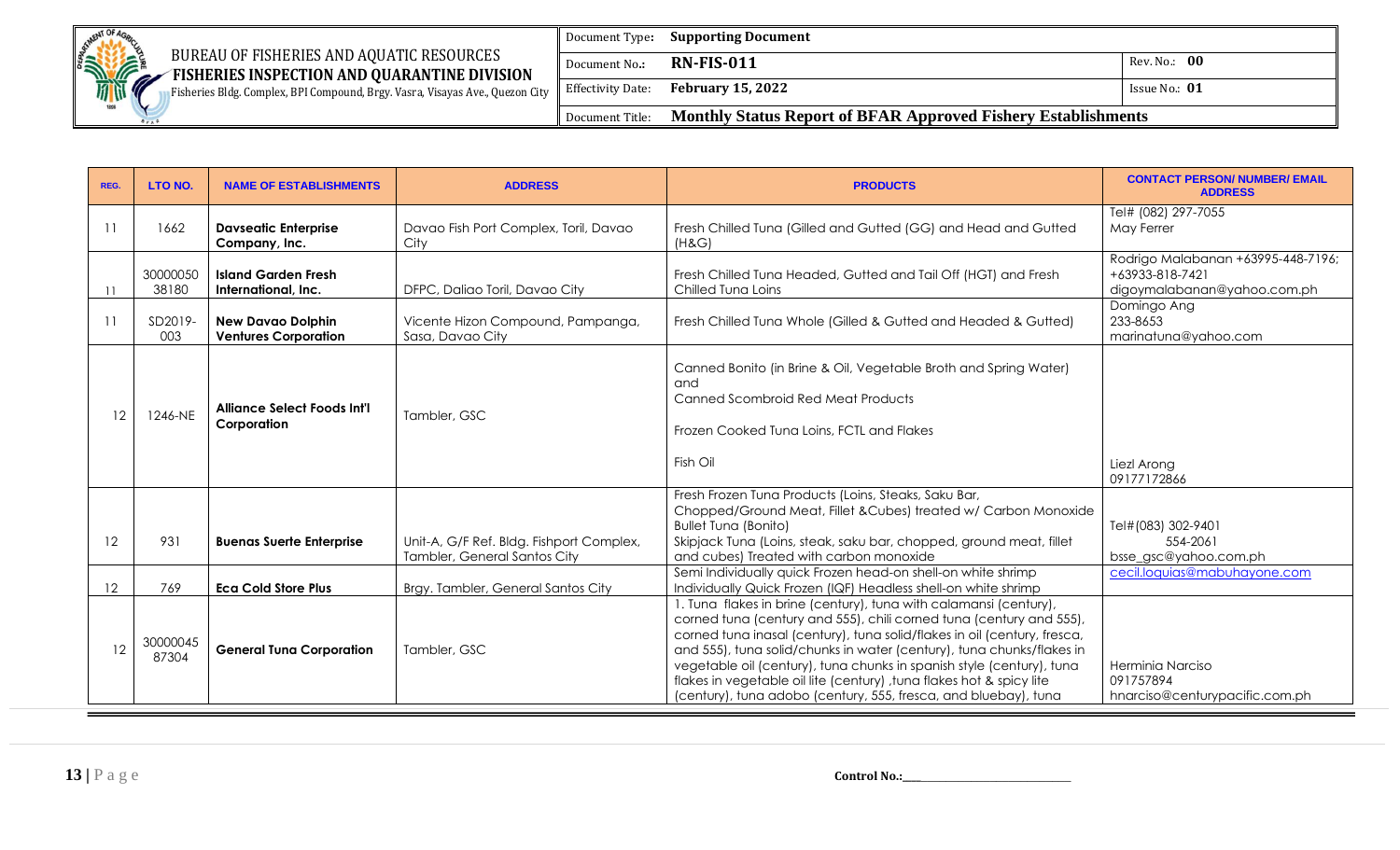| <b>MENT OF A</b>     |                                                                                           | Document Type:                | <b>Supporting Document</b>                                           |                 |
|----------------------|-------------------------------------------------------------------------------------------|-------------------------------|----------------------------------------------------------------------|-----------------|
| <b>SERVICE STATE</b> | BUREAU OF FISHERIES AND AQUATIC RESOURCES<br>FISHERIES INSPECTION AND QUARANTINE DIVISION | Document No.:                 | <b>RN-FIS-011</b>                                                    | Rev. No.: 00    |
|                      | Fisheries Bldg. Complex, BPI Compound, Brgy. Vasra, Visayas Ave., Quezon City             | $\parallel$ Effectivity Date: | <b>February 15, 2022</b>                                             | Issue No.: $01$ |
| 1898                 |                                                                                           | Document Title:               | <b>Monthly Status Report of BFAR Approved Fishery Establishments</b> |                 |

| REG.    | LTO NO.                   | <b>NAME OF ESTABLISHMENTS</b>                             | <b>ADDRESS</b>                                          | <b>PRODUCTS</b>                                                                                                                                                                                                                                                                                                                                                                                                                                                                  | <b>CONTACT PERSON/ NUMBER/ EMAIL</b><br><b>ADDRESS</b>                                  |
|---------|---------------------------|-----------------------------------------------------------|---------------------------------------------------------|----------------------------------------------------------------------------------------------------------------------------------------------------------------------------------------------------------------------------------------------------------------------------------------------------------------------------------------------------------------------------------------------------------------------------------------------------------------------------------|-----------------------------------------------------------------------------------------|
|         |                           |                                                           |                                                         | afritada (century, 555, fresca, and bluebay), tuna caldereta (century,<br>555, fresca, and bluebay), tuna mechado (century, 555, fresca, and<br>bluebay), hot & spicy (century, 555, fresca, and bluebay), lechon<br>paksiw (555 and fresca), tuna barbeque (555 and bluebay), tuna<br>asado (bluebay), tuna bicol express (555), tuna sweet & spicy (555),<br>tuna laing (555), and canned blue mackerel chunks marinated in<br>savory sauce and in chili savory sauce products |                                                                                         |
|         |                           |                                                           |                                                         | 2. Single cooked canned mackerel chunks in brine, single cooked<br>canned mackerel chunks in miso sauce & single cooked mackerel<br>chunks in soy sauce                                                                                                                                                                                                                                                                                                                          |                                                                                         |
| 12      | 862                       | <b>GS Pescador Seatrading</b><br>Corporation              | Fish Port Complex, Tambler General<br>Santos City, 9500 | Fresh Chilled Yellowfin Tuna Loins,<br>Fresh Frozen Yellowfin Tuna (Loins, Steaks, Cubes, saku prime, steak,<br>cubes, strip meat and Ground) Treated with tasteless smoke<br>Fresh Frozen Yellowfin Tuna (loin, saku prime, ground, cubes, strip<br>meat and fillet) treated with CO                                                                                                                                                                                            | Tel# (083)304-2121<br>302-8290<br>Fax#(083)552-8224                                     |
| 12      | CFRR-<br>RXII-FM-<br>709  | <b>Mommy Gina Tuna</b><br><b>Resources</b>                | Tambler, GSC                                            | Frozen CO-treated Yellowfin Tuna and Big Eye Tuna and Mahi-mahi<br>(Standard Cut Loins, Fillets, Steaks, Portions, Pieces, Ceviche, and<br><b>Ground Meat) Products</b><br>Frozen CO treated Yellowfin Tuna Collar and Belly                                                                                                                                                                                                                                                     | Jayla.calbo@citraminagroup.net                                                          |
| 12      | CFRR-<br>RXII-FM-<br>1023 | <b>Maruching International</b><br>Corporation             | Brgy. Tambler, General Santos City                      | Smoked Dried Fish                                                                                                                                                                                                                                                                                                                                                                                                                                                                |                                                                                         |
| $12 \,$ | 847                       | <b>Philippine Cinmic Industrial</b><br>Corporation        | Brgy. Tambler, General Santos City                      | Fresh Frozen Tuna Cuts treated with Carbon monoxide                                                                                                                                                                                                                                                                                                                                                                                                                              | Lea C. Cabaluna<br>Tel # (083)-552-5678<br>Fax: (083)-553-5678<br>leacabaluna@gmail.com |
| 12      | 30000066<br>28120         | <b>RDEX International Foods</b><br><b>Philippines Inc</b> | Calumpang, GSC                                          | Fresh Frozen Yellowfin & Bigeye Tuna (Loins, Saku, Steak, Ground<br>Meat, Cubes, Crazy Cuts, Pieces and Strips/ Chunks) Treated with<br>Carbon Monoxide                                                                                                                                                                                                                                                                                                                          | Charlie Lozarita<br>09178075393                                                         |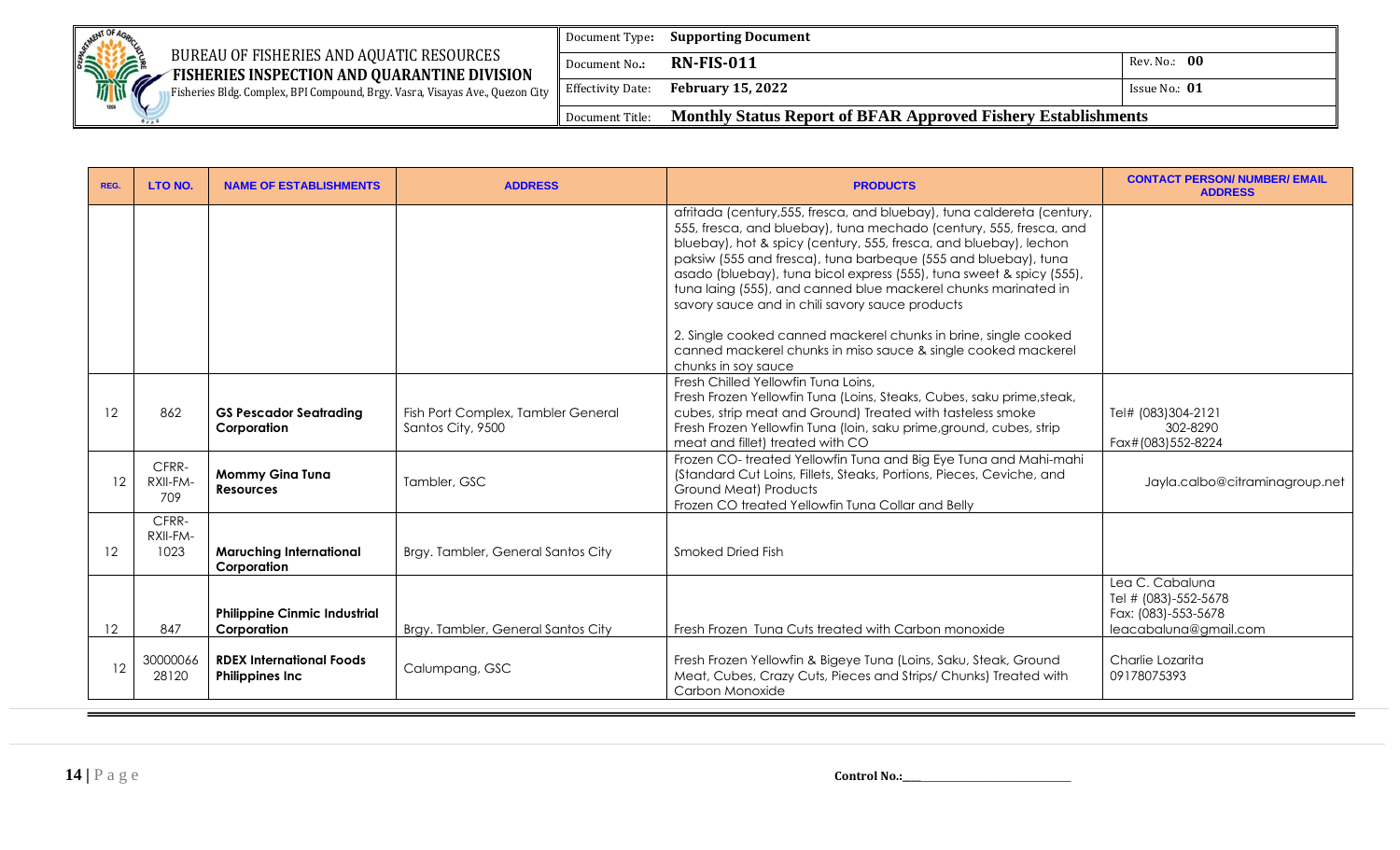

Fisheries Bldg. Complex, BPI Compound, Brgy. Vasra, Visayas Ave., Quezon City

|                 | Document Type: <b>Supporting Document</b>                            |                 |
|-----------------|----------------------------------------------------------------------|-----------------|
| Document No.:   | <b>RN-FIS-011</b>                                                    | Rev. No.: 00    |
|                 | Effectivity Date: February 15, 2022                                  | Issue No.: $01$ |
| Document Title: | <b>Monthly Status Report of BFAR Approved Fishery Establishments</b> |                 |

| REG. | LTO NO.           | <b>NAME OF ESTABLISHMENTS</b>                       | <b>ADDRESS</b>                                       | <b>PRODUCTS</b>                                                                                                                                                               | <b>CONTACT PERSON/ NUMBER/ EMAIL</b><br><b>ADDRESS</b>                                      |
|------|-------------------|-----------------------------------------------------|------------------------------------------------------|-------------------------------------------------------------------------------------------------------------------------------------------------------------------------------|---------------------------------------------------------------------------------------------|
| 12   | 30000012<br>50021 | <b>MK Smoke Fish Corporation</b>                    | <b>General Santos City</b>                           | Skipjack Tuna Extract<br>Frozen Tuna Loins and Belly<br>Dried Smoked Fish Katsuobushi                                                                                         | Mk.smoked.fish@gmail.com                                                                    |
| 12   | SP 2021-<br>0749  | <b>SAFII Cold Storage</b>                           | <b>General Santos City</b>                           | Cold Storage A-D                                                                                                                                                              |                                                                                             |
| 13   | 30000076<br>05322 | <b>Butuan HJR International</b><br>Corporation      | Taguibo, 8600 Butuan City                            | Fresh Frozen Black Tiger Shrimp (Whole and Headless)<br>Fresh Frozen Octopus,<br>Fresh Frozen Lobster<br>Fresh Frozen Shrimp (P. vannamei (Headless)                          | Evan Ranay<br>09189206347<br>Tel# (032)346-1086<br>Fax#(032)346-0394<br>evanranay@yahoo.com |
| 13   | 30000037<br>90875 | Cabadbaran Aquatech<br><b>Resources Corporation</b> | Brgy. La Union, Cabadbaran City, Agusan<br>Del Norte | Frozen grilled vacuum packed eel fillet with sauce (kabayaki), Frozen<br>grilled vacuum packed eel fillet without sauce (shiroyaki), Fresh<br>Frozen Vacuum Packed Eel Fillet | Vanessa Ybanez<br>09552273763<br>Tel# (085) 225-9773                                        |
| 13   | 30000010<br>69788 | <b>Chen Marine Products</b>                         | Purok 3, Colorado Jabonga, Agusan Del<br>Norte       | Fresh Frozen Shrimps (Macrobrachium sp.) - Wild Caught,<br>Fresh Frozen/Chilled Large Head Hair Tail (Trichiurus sp.),<br>Fresh Frozen Squid (Loligo sp.)                     | Liezel Bermudez<br>09565567703<br>Tel# (02) 8 851-3677                                      |
| 13   | 30000048<br>55069 | <b>Glen Marine Products</b>                         | Brgy. Rizal, Srigao City                             | Fresh Frozen Large Head Hairtail<br>Fresh Frozen Octopus                                                                                                                      | Rey Abud Garcia<br>09357445187                                                              |

#### **Total = 104**

 **Prepared by:**

 **EVA P. MALINAO**

**Noted by:**

**DENNIES E. TIOTANGCO Chief, FIS**